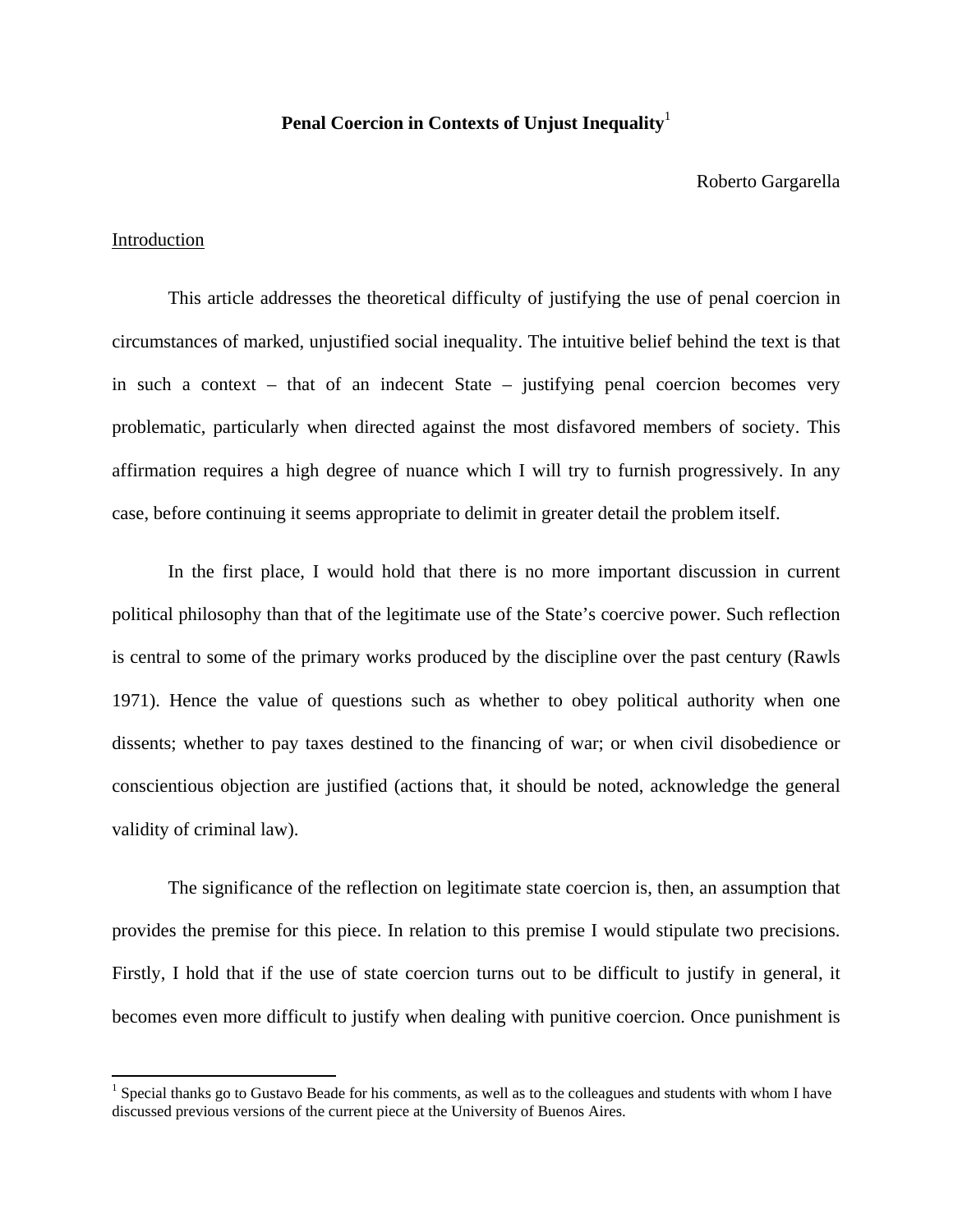defined as suffering intentionally imposed because of an improper act committed by some individual (see, for example, Hart 1968), or if we at least accept that the harm imposed is an essential element of punishment (Bedau 1991), then the difficulty of justifying such an extensive practice can be better understood. Just as Nicola Lacey has shown, punishment "puts the burden of justification onto the state" because it is a practice that is "costly both in human and financial terms and is moreover a practice whose practical and moral benefits are ordinarily uncertain" (Lacey 2001, 12; 1995).

 The second precision I want to introduce is more important for the purposes of this work and is the following: (1) general problems are encountered when justifying the use of state coercion, (2) these problems are aggravated when dealing with penal coercion, and (3) they become extremely difficult to resolve – and this is the point – when we are trying to justify the practice in the context of deep social injustice. At this stage (3), the arguments for justification lose their strength for a variety of reasons which I will analyze below, yet at this early point I would like to make reference to a particular problem.

 In contexts of grave, unjustified, and systematic social injustice, there is a serious risk that the coercive means of the State will be used for maintaining the inequalities that characterize that society. The debate that ensues from this affirmation is partly empirical (although this approach will not be the center of my attention). The usual response, which happens to have its basis in reason, is that societies become less tolerant in times of economic crisis and punish offenders more severely (Carlen 1989, 12). The focus of my attention, however, relates to theory. It so happens that (i) if we conceive of democracy – as those of us here generally  $d\sigma$  – as a system whose justification lies in its propensity for generating impartial decisions; and (ii) we understand  $-$  as in this case  $-$  that impartiality is intimately related to the capacity of every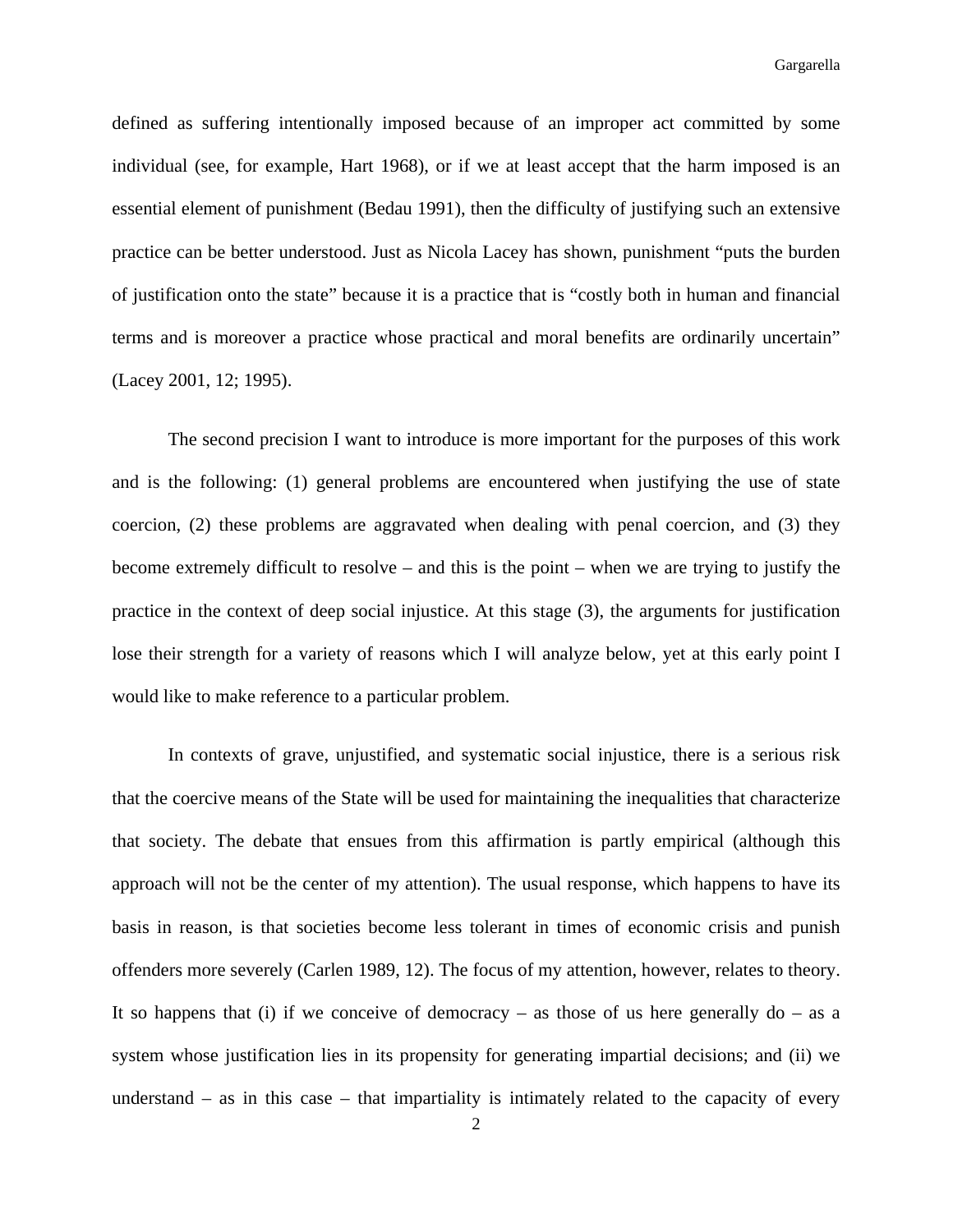individual and group to express themselves and be taken into account in the public sphere (Nino 1996); and (iii) we use as a starting point the hypothesis that there are broad sectors of the population that are unjustifiably excluded from the public sphere; then it holds that (iv) there are reasons to believe that the system in place will tilt in favor of those who have the most influence over the decision-making process (to be precise, over the wording, application, and interpretation of the law). In this context, then, the already complex task of justifying coercion (in this case penal coercion), becomes especially arduous. The chances for arriving at fair judgments amid circumstances marked by extremely unfair inequality are predictably very low. At the same time, the chances that the most disfavored sectors of the population will suffer biased treatment in the same circumstances are excessively high (as empirical evidence confirms on a daily basis). The State must prove to the members of society who are the worst-off – and to anyone else whose interests do not involve maintaining a blatantly immoral society – that there are reasons why they should trust that it will treat them as equal and will provide the proper treatment it has systematically denied them for years, on every occasion, time and time again. This is the type of situation I am interested in exploring.<sup>2</sup>

#### Criminal Injustice and Social Injustice

 Most authors writing on punitive justice explicitly recognize the importance of the aforementioned connection between punitive justice and social justice and express concern over it. In recent decades, the efforts to connect both topics for reflection (punitive justice and social justice) have at least become evident since the publication of the influential book, *Doing Justice*, by Andrew Von Hirsch in 1976, whose last chapter is dedicated to the theme of "just desserts in

<sup>&</sup>lt;sup>2</sup> My piece will not include, then, concrete responses to what "reproaches" might be justified in a "well-organized" society." I have provided some observations on the subject in other works (i.e., Gargarella 2008).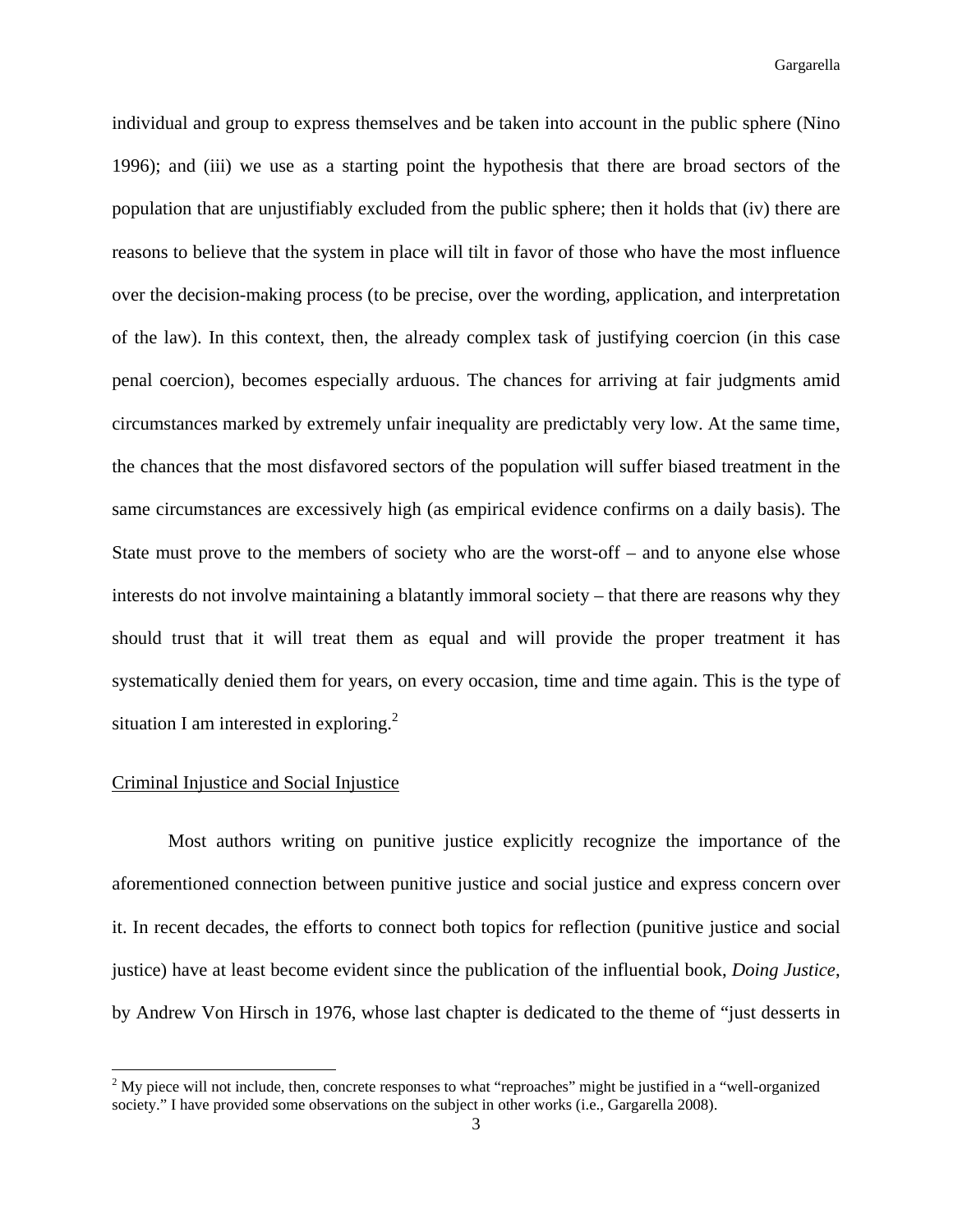an unjust society."<sup>3</sup> Moreover, most authors associated with this line of reasoning have identified the problems inherent in the connection between punitive injustice and social injustice and how it undermines the justification for punishment.

 Notably, the last sentence of Von Hirsch's book affirms that, "As long as a substantial segment of the population is denied adequate opportunities for a livelihood, any scheme for punishing must be morally flawed." Although it is a strong statement it is one that, surprisingly or not, many other influential scholars in the field apparently share.

 Authors such as Jeffrie Murphy have reached similar conclusions. Murphy maintains in principle a retributive vision of punishment but in the end concludes that, "to a large degree, modern societies lack the moral grounds for punishment" (Ibid., 221), such that "lacking significant social change" the penal institutions must be "resisted by those who consider human rights morally serious" (Ibid., 222). Distinguished legal philosophers such H.L. Hart seem to share a similar viewpoint. In the opinion of this author, "we should incorporate as a further excusing condition the pressure of gross forms of economic necessity" (Hart 1968, 51). Other respected writers in the field, including Andrew von Hirsch and Ted Honderich, also seem persuaded by this kind of affirmation (Tonry 1994, 153).<sup>4</sup>

 All of these authors, to my understanding, appear to harbor genuine concern for what Antony Duff called the preconditions of criminal liability (Duff 1998, 2001). In his words, "any explanation for punishment that gives a central role to the offender in determining the justness of

 $3$  For some time attempts have also been made to demonstrate the existing continuities between the principles governing distributive justice and hence the relevance of social justice when considering criminal liability (Rawls 1995, 1971; Sadurski 1985, 1989).

<sup>&</sup>lt;sup>4</sup> According to Hirsch, "as long as adequate opportunities to pursue prosperity are denied to significant portions of society, any system of punishment will be morally imperfect;" and according to Honderich, "Resolving the question of moral justification for punishment is impossible if account is not taken of the decisive importance of the distribution of wealth in society" (both cited in Tonry 1994, 153).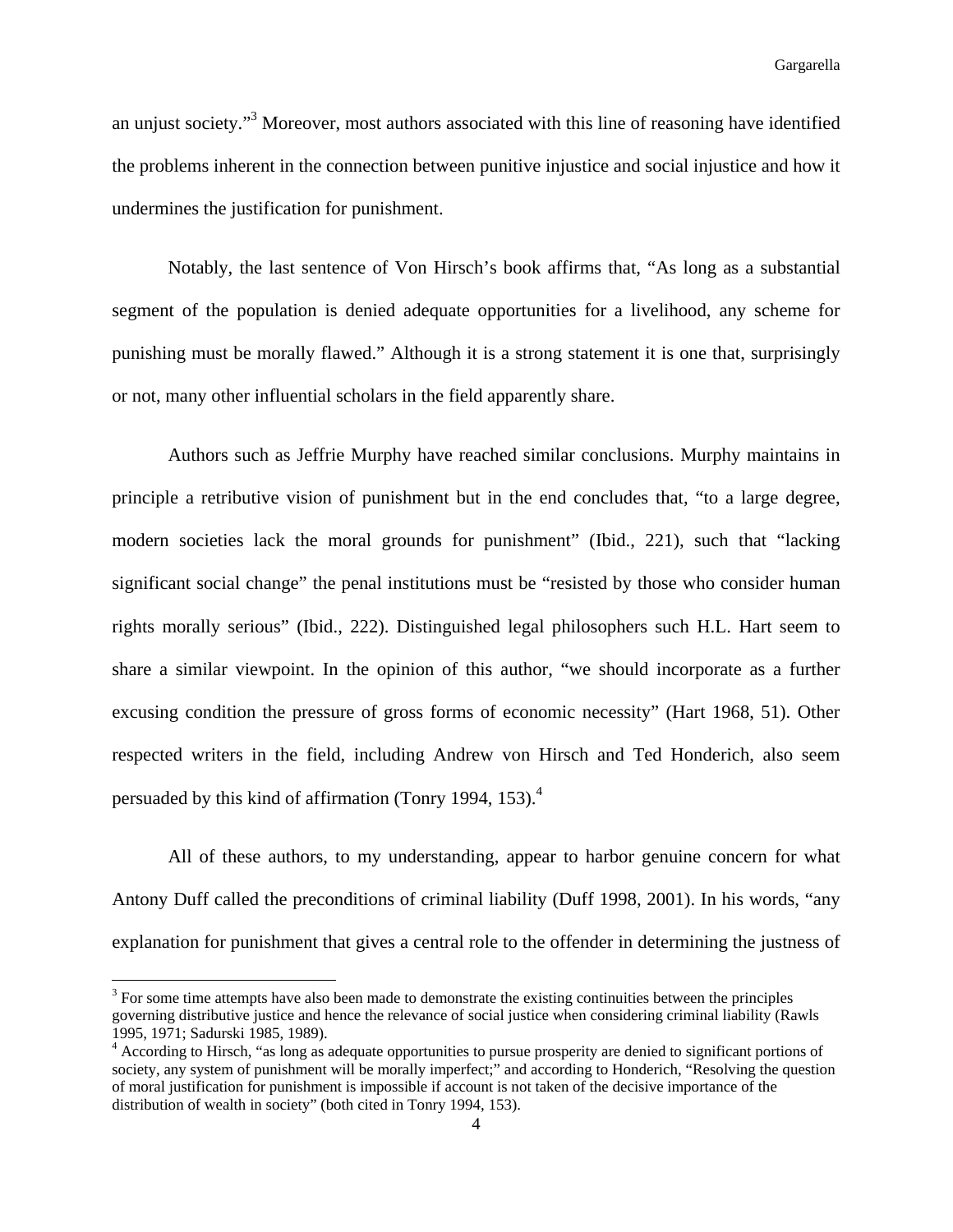the punishment must address the problem of whether we can fairly punish subjects whose offenses are closely linked to social injustices they have suffered" (Duff 1998, 197).<sup>5</sup> This would be so because the majority of individuals and groups that appear before criminal courts "have suffered such severe forms of exclusion that the essential preconditions for criminal responsibility are not sufficiently met" (Ibid 196). Delinquents cannot, then, be fairly judged, condemned, or punished as long as these unjust conditions persist.

#### Rights and Democracy

 I would like to address in the following section what I understand to be the two principal underlying lines of argument in the literature cited in the previous section challenging the use of penal coercion in unequal societies. It is a matter of the two visions that I consider (for reasons that will be elucidated) the most plausible and propitious for the purpose. The first of these argumentative lines implicitly present in the works reviewed is based on the idea of rights, and the other on the idea of democracy. More precisely, the first is related to a contractualist position, while the second takes us to a particular conception of democracy as *dialogue*.

*Rights***.** The principal line of argumentation that Jeffrie Murphie resorted to in the work cited above was connected to contractualism – a version of contractualism that owed as much to Kant as to Rousseau's "general will." The point of departure for this approach holds that punishment can be justified if the punishment itself can be plausibly considered the product of consensus between every individual – if the decision of the State to punish me can be, then, plausibly reconstructed as my own decision (Murphy 1973). Murphy thus reconstructs the Kantian theory of punishment, grounding it in the notion of "unfair advantage": the idea that the law must

<sup>&</sup>lt;sup>5</sup> Duff adopted this perspective in later years after having spent a long period resisting, according to his own account, taking such a step. See Duff 2001, ch 5.3.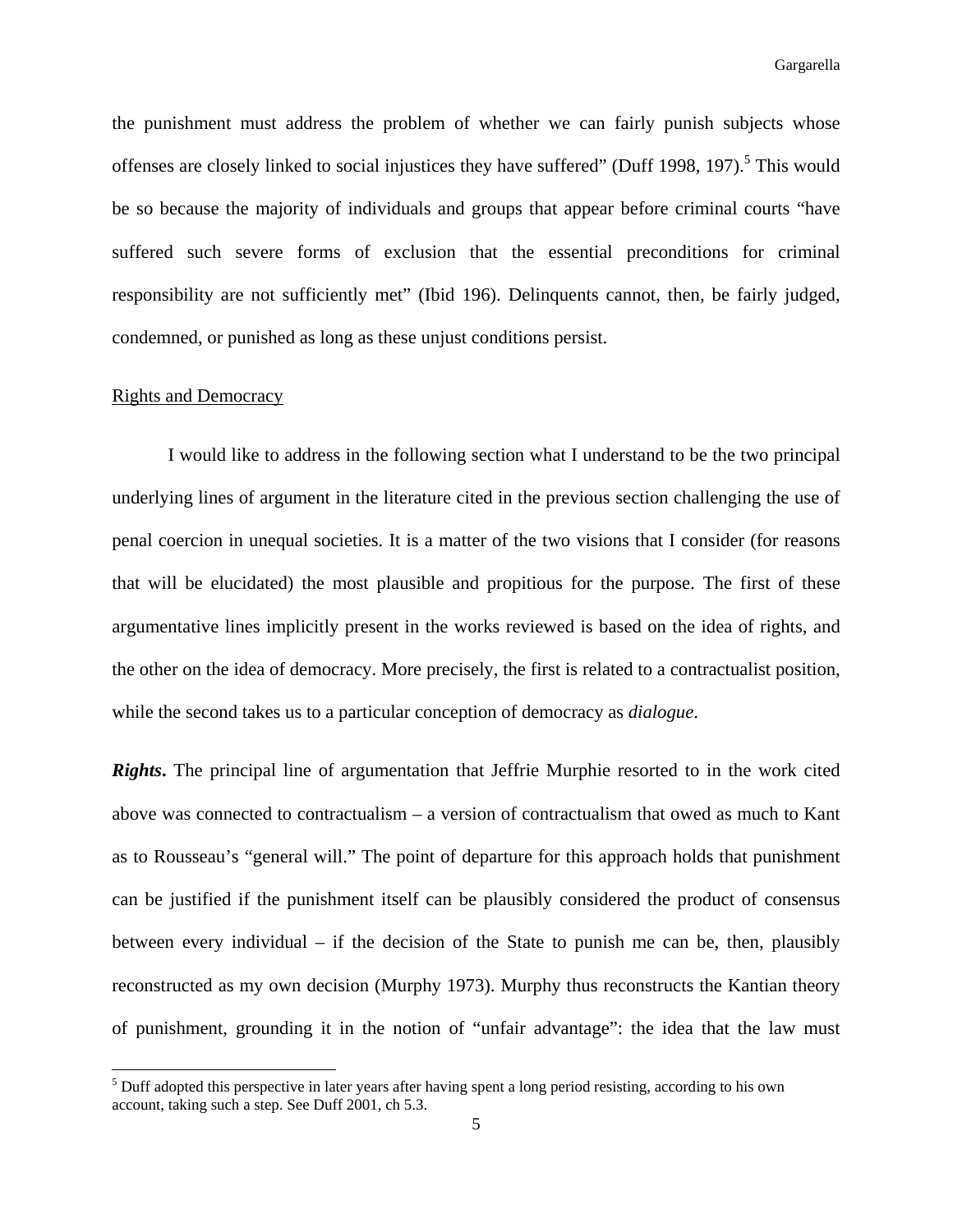prevent those who disobey it from obtaining an unfair advantage over those who willfully obey it. From this perspective, the role of punishment is to reestablish an appropriate equilibrium between benefits and obedience. Punishment is thus seen as a debt owed to everyone else in the community given their condition as respectful subjects of justified laws. In this framework it becomes possible to maintain, at least in principle, that even people sanctioned would consent to the punishment inflicted because they would not be able to protest the reproach, knowing as they would that it was their due for having gained or sought an unfair advantage. So it is, Kant would say – as does Murphy – that coercion and autonomy in the end go hand in hand.

 For the purposes of this work, I do not intend to endorse a vision such as Murphy's as the basis and justification for punishment. What interests me, rather, is the appeal the vision makes to the logic of contractualism in order to conceptualize the limits of the use of the state's coercive power. The problem that this conceptual mechanism helps identify is, then, the following: in our societies, or at least with regards extensive sectors of the population, it is difficult to identify the benefits resulting from state action that are assumed by contractualist theory. Instead, what often occurs is that the most ignored sectors of the community are relegated to a seriously disadvantaged position by the State, which leaves them to their fate or directly assaults them using criminal law. Subsequently (and to the degree of plausibility of the preceding description), it is unclear what exactly these sectors owe the State. To be specific, this is what Murphy asks: What is that such persons – who live in miserable conditions – give back to the State? He returns, then, to the Marxist suggestion that retributive theory is formally correct but materially inadequate. His conclusion, it follows, is that "modern societies largely lack the moral right to punish" (Murphy 1973, 221), and that "in the absence of major social change,"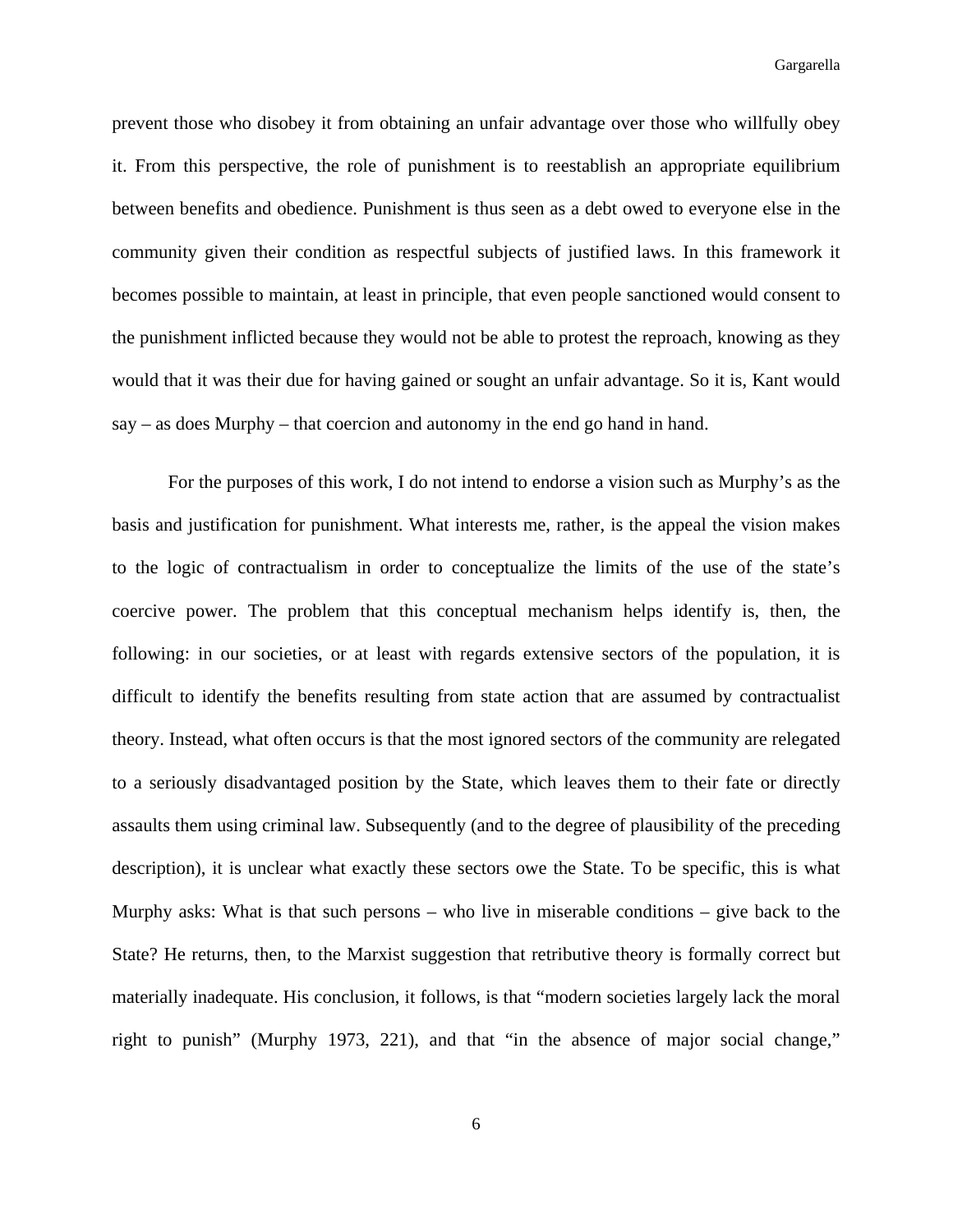institutions of punishment are to be "resisted by all who take human rights to be morally serious" (Ibid 222).

 Similarly, Nicola Lacey – who has carried out very important work in the domain where notions of punishment, community, and social justice converge – has affirmed that "[I]f a large proportion of certain groups of offenders are people whose basic citizenship rights – such as the right to physical or sexual integrity – have been violated by abuses from which the state has failed to protect them, this must be a relevant factor in determining the nature, if not the fact, of their punishment. Similarly, at a yet more basic level, where an offender has received less than their fair share of public resources such as education, this should affect . . . other relevant aspects of their sentence" (Lacey 2001, 14).

*Democracy*. The second line of argumentation I want to explore is related to the concepts of democracy, institutional procedures, and "voice" and, as in the first line of argumentation, distant echoes of Rousseau can be heard. The main idea is that justified norms are those of which I can reasonably consider myself the author. In an integrated, self-governed community, each person can examine the applicable norms and see the outline of their own face, reflected as in a mirror. Law would be, then, the living expression of the convictions of the subjects to whom it applies. It is not a contradiction, accordingly, to hold that people gain freedom by becoming "slaves" to the law. Completely opposite to this ideal situation are situations which I would term as *legal alienation*, where we find the reverse; that is, situations in which some people reading or listening to the letter of the law are no longer able to identify their voice at all. What they hear instead is another voice, one that is foreign, incomprehensible, and distant. This strange voice, however, is backed by state force, which enables it to impose its will on those who do not understand it, do not adhere to it, or directly reject it.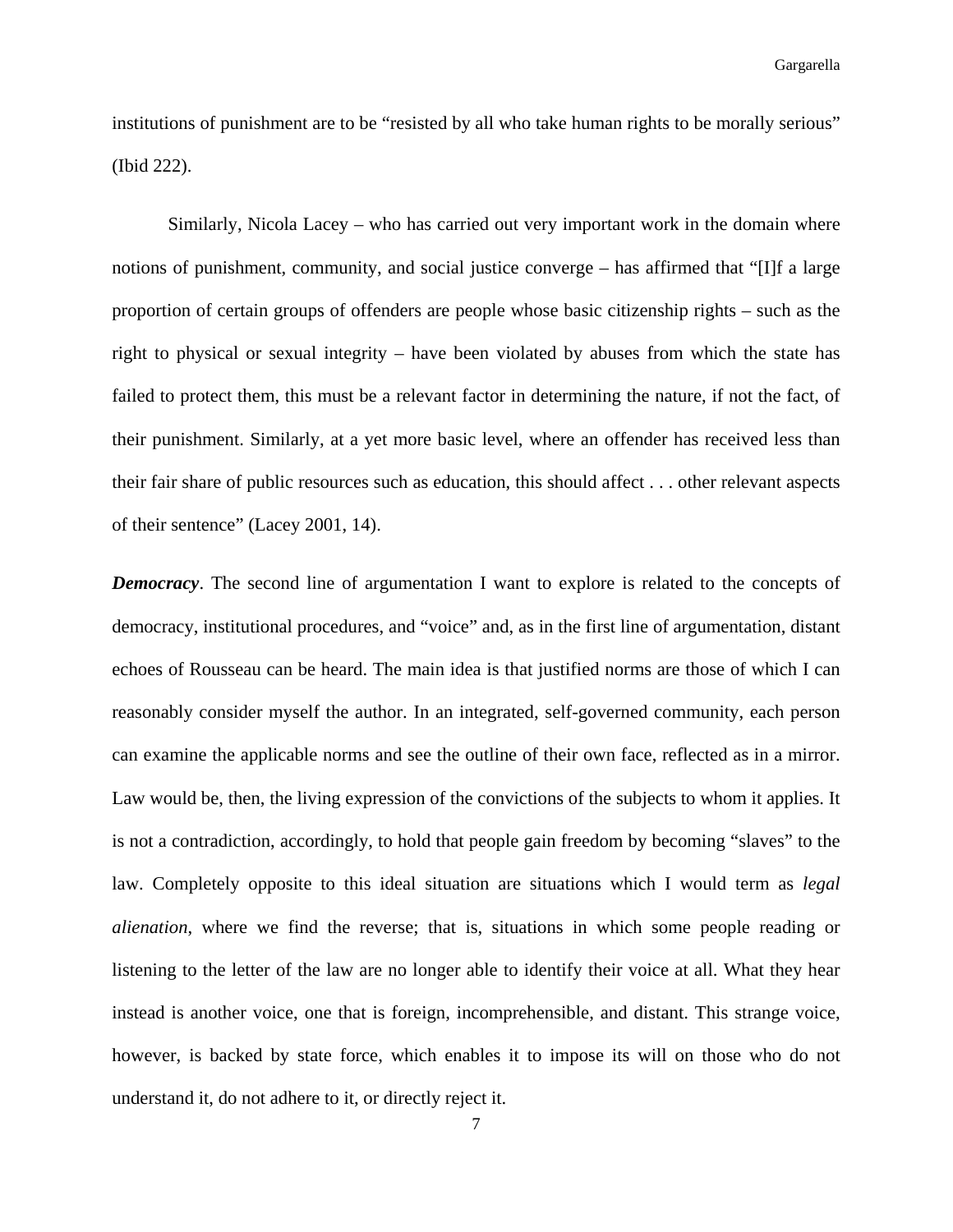The following description by Anthony Duff brings together what has been said in the preceding paragraph using an idea of alienation similar to one that could be cited, or to one that is present (not coincidentally) in Murphy's analysis.<sup>6</sup> Duff says:

If there are individuals or groups within the society who are (in effect, even if not by design) persistently and systematically excluded from participation in its political life and in its material goods, who are normatively excluded in that their treatment at the hands of the society's governing laws and institutions does not display any genuine regard for them as sharing in the community's values and who are linguistically excluded in that the voice of the law (through which the community speaks to its members in the language of their shared values) sounds to them as an alien voice that is not and could not be theirs, then the claim that they are, as citizens, bound by the laws and answerable to the community becomes a hollow one. Sufficiently persistent, systematic, and unrecognized or uncorrected failures to treat individuals or groups as members of the polity who share in its goods undermine the claim that they are bound by its laws. They can be bound only as citizens, but such failures implicitly deny their citizenship by denying them the respect and concern due to citizens (Duff 2001, 195-6).

 As in the paraphrase of Rousseau, Duff also links the value of law to the decisive intervention of every citizen in its creation. And, like Rousseau, he assumes there exists a major problem when the individuals who feel the full weight of the law cannot pertinently consider themselves among the law's authors.

 The previous paragraphs sketch the outlines of a notion of democracy that I would associate with (what is called today) a deliberative conception of democracy (Elster 1998). Following a possible reformulation of this conception, democratic norms are justifiable only and to the degree that they can be identified as products of an *inclusive discussion*, that is, a discussion in which "everyone potentially affected" has taken part (Habermas 1996). The ties

<sup>&</sup>lt;sup>6</sup> According to Murphy: "[c]riminals typically are not members of a shared community of values with their gaolers; they suffer from what Marx calls alienation. And they certainly would be hard pressed to name the benefits for which they are supposed to owe obedience" (1973, 240).

 $<sup>7</sup>$  In his opinion, "[w]e cannot say, at least of many criminals, that they have wilfully seized for themselves an unfair</sup> advantage by their crimes." In many cases, punishments cannot be seen as a way to "restore a fair balance of benefits and burdens, if no such balance existed in the first place" (Duff 1986, 229).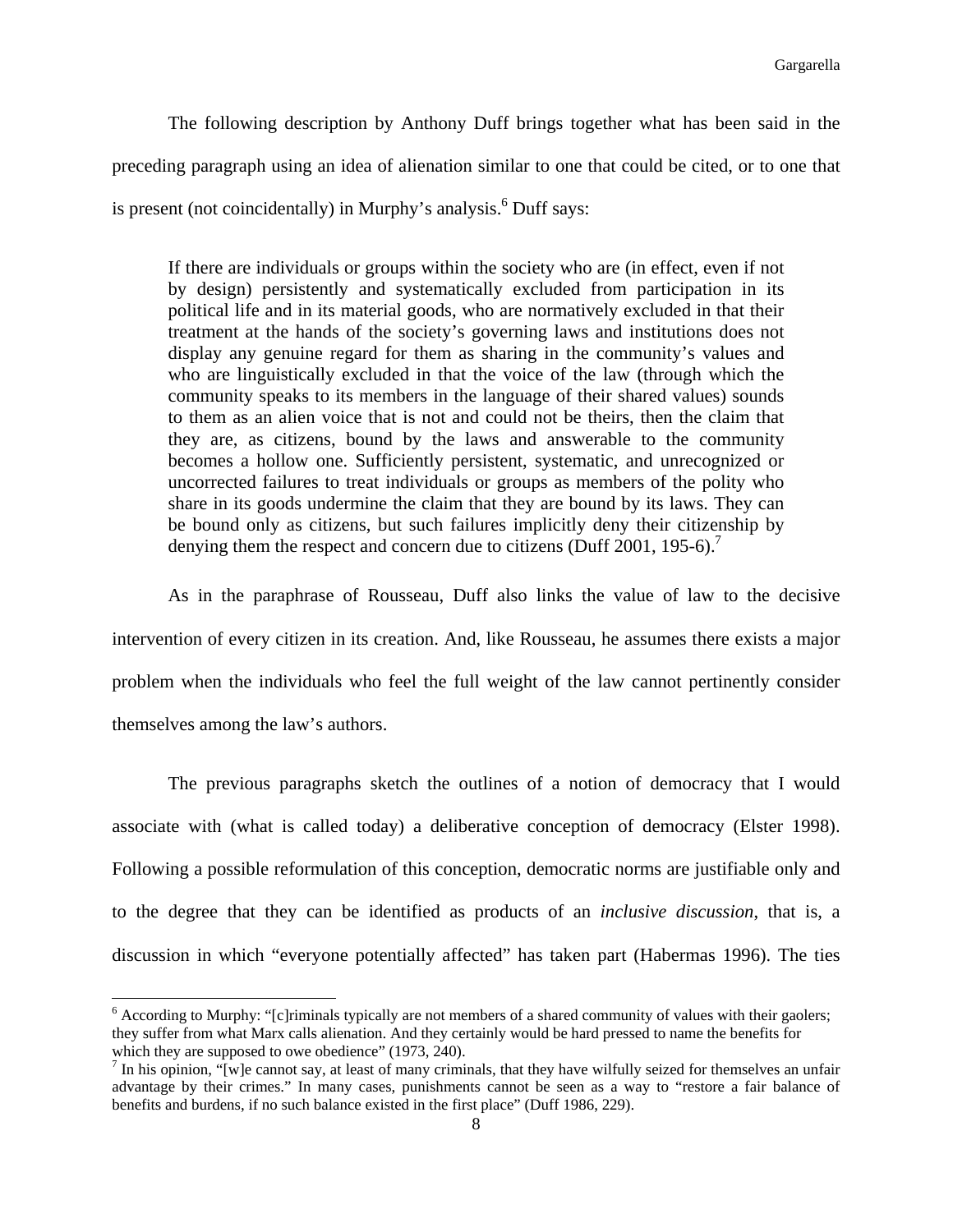between this reading of democracy and the vision described above seem clear. As criteria for the acceptability and respectability of legal norms, special emphasis is mainly placed in both approaches on the involvement in law-making of the very people who will be affected by it. It is unsurprising, then, that Duff went so far in recent times as to make explicit the connection between his work on the justification of punishment and the theory of deliberative democracy (Duff and Marshall 2007; Duff, Farmer, et al. 2007). His embracing this theory, lastly, is similar to other authors whose theoretical interests have led them to the problem of punishment, upon which they have looked critically (de Greiff 2002, Nino 1996 and 1996b, Pettit and Braithwaite 1990 and 1994).

 The theory of deliberative democracy links normative impartiality with inclusive dynamics of discussion and, in so doing, holds that in situations when any of these basic commitments are infringed (when decisions that are solely the product of pressure by interest groups are made, for example, or when decisions are taken in severely exclusive societies) the chances that public policies either tilt to the favor of those who control the decision-making process or to the detriment of those most removed from it increase enormously. Moreover, this occurs without conspiracy; not even bad faith by the part of the administration in power is necessary. Rather, it is the result of the natural difficulty that each of us experiences when attempting to put ourselves in the place of others, to figure out what is important to them, and to properly weigh the value that they assign that importance.

 The relevance of this theme in the context of this work is obvious, for the theory enables us to anticipate how the existing levels of social exclusion and the lack of public debate surrounding the means by which penal coercion is carried out combine to result in a strongly biased and unjustified exercise of it.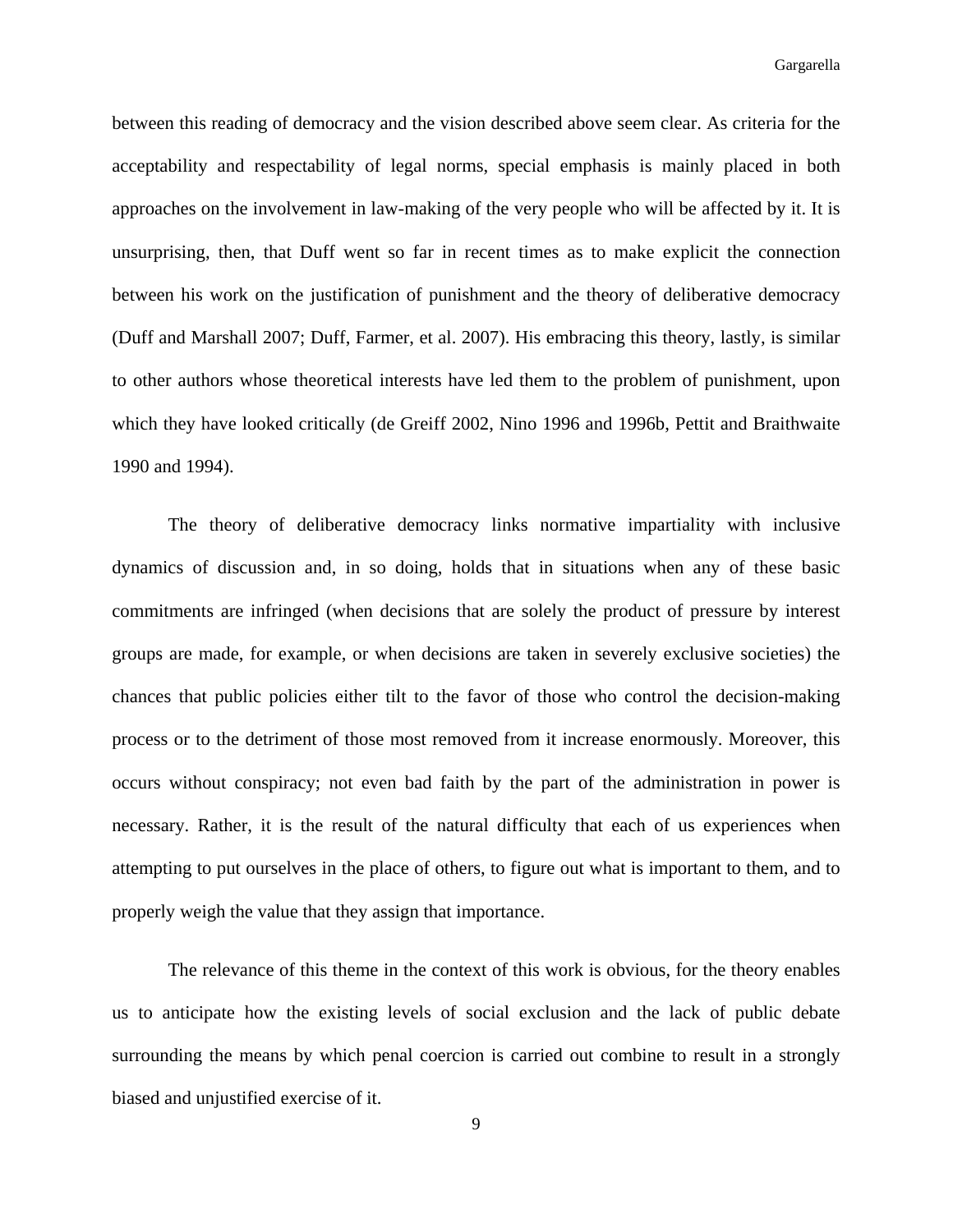This affirmation, sadly, appears to find solid empirical backing when examining – which, it so happens, is perfectly relevant – the appalling conditions that characterize the prisons in the majority of our countries. In them we can see how, without fault, heterogeneous societies produce prison systems whose populations are homogenous and where the most disadvantaged sectors of society are clearly over-represented. This unacceptable situation is the result of many causes, but the way the law is written (what actions are determined to be criminal and which are not) is doubtlessly one of them, as are the way the law is applied and interpreted.<sup>8</sup> Finally, the pretension of the State to make use of the violence under its control becomes decisively questionable when those who are most affected by the violence are also those who had the least involvement in the formulation, application, and interpretation of its violent policies.

#### A negative presumption

 In practice, the two argumentative lines explored in the previous section go together even though it might make sense to examine them separately. Each of them raises examples that are all too common in our societies. Whether apartheid in South Africa, the massive violations of human rights carried out by the majority of the Latin American dictatorships of the 1970s, extreme racial discrimination such as that suffered by the African American community of the United States – all represent clearly visible situations in which serious and systematic violence was meted out to certain groups, violence that constituted a grave violation of the rights of those groups, violence that was imputable to the State that controlled the monopoly over the use of force. This is why the examples mentioned illustrate the first theoretical approach so well, which is formulated in terms of rights. At the same time, however, these examples illustrate – as often

<sup>&</sup>lt;sup>8</sup> It actually appears we are either choosing to punish crimes that are primarily committed by disadvantaged people and/or within the range of those selected crimes, biasing the penal system against the rights and interests of the worst-off sectors, since they are so systematically selected to bear the force of the State's repressive apparatus.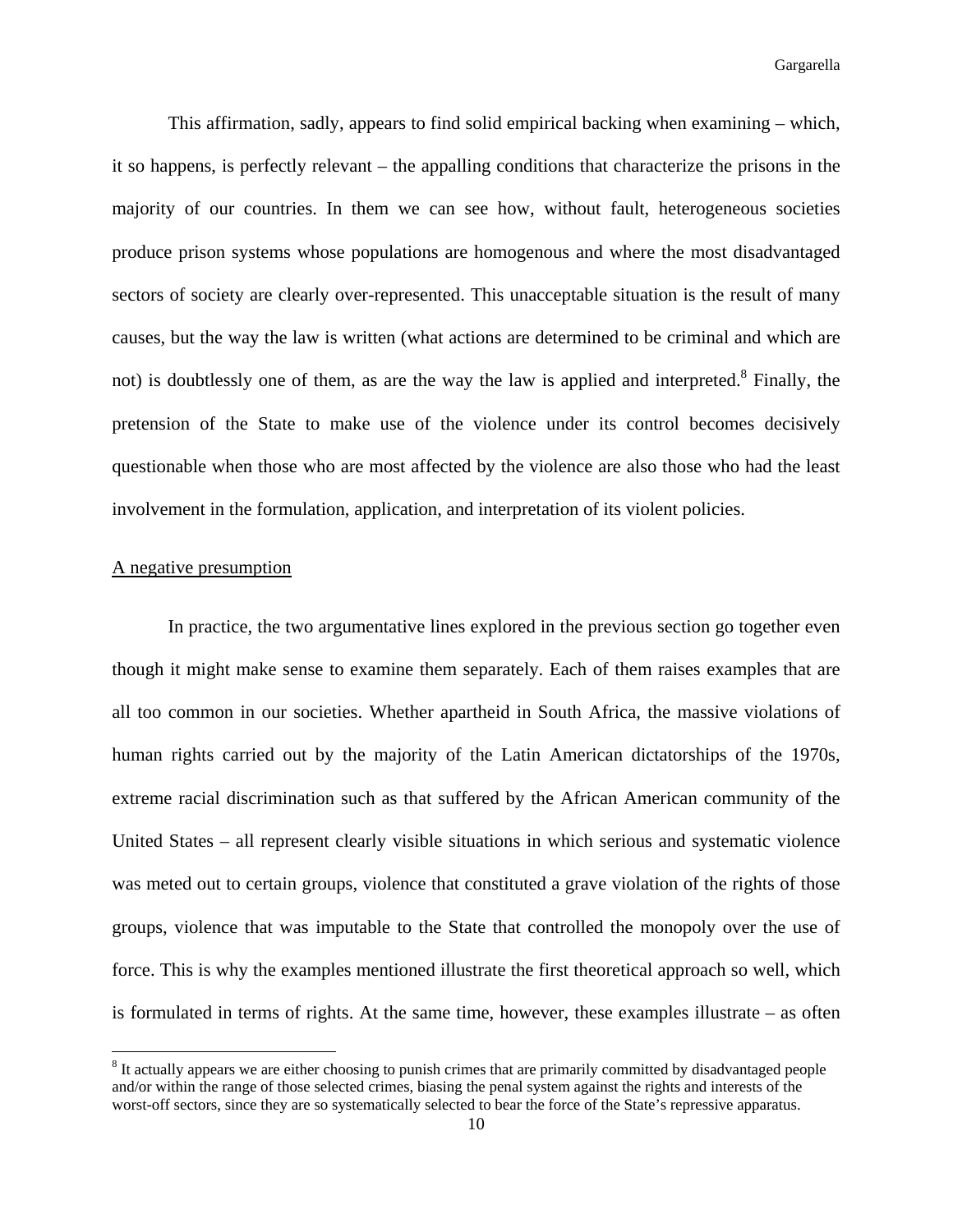happens – our second approach based on the notion of democracy in general and deliberative democracy in particular. In this respect, we can say that the groups affected – the black population in South Africa, the African-Americans in the United States, the victims of Latin American dictatorships – were systematically denied a voice in their communities, and that this is why the State could not legitimately employ its coercive authority to punish them.

 In other words, either of the two theoretical avenues explored at the outset – the one employing a rights discourse or the one employing the concept of democracy – enables us to reach the same conclusion as regards certain extreme situations: the State loses its justified authority to exercise penal coercion in the ways it has done thus far. We could also say, as others have, that this loss of authority is related to the offenses committed by those heading the government or those that ensue from the substantive violations (of rights) and procedural violations (of democratic principles) by that government. This was, for example, the argument employed by Thomas Jefferson and other leaders of the North American revolution when writing the Declaration of Independence.<sup>9</sup>

In the study that follows below, in any case, what interests me is not (although it might have interested Jefferson) making mention of the means by which certain substantive and procedural failures problematize the very bases of a community's legal foundation. The situation I am focusing on here is more specifically defined in legal terms, since I am speaking of the justification for the use of penal violence by the State in extreme societal conditions related to the existence of blatant exclusion.

 $9$  On this occasion the "long chain of abuses" committed by the English authorities in violation of the basic rights of North Americans were listed together with the expression of the colonies' fundamental right to self-government. The abuses, it was held, deprived the British government of its legal authority over the new territories.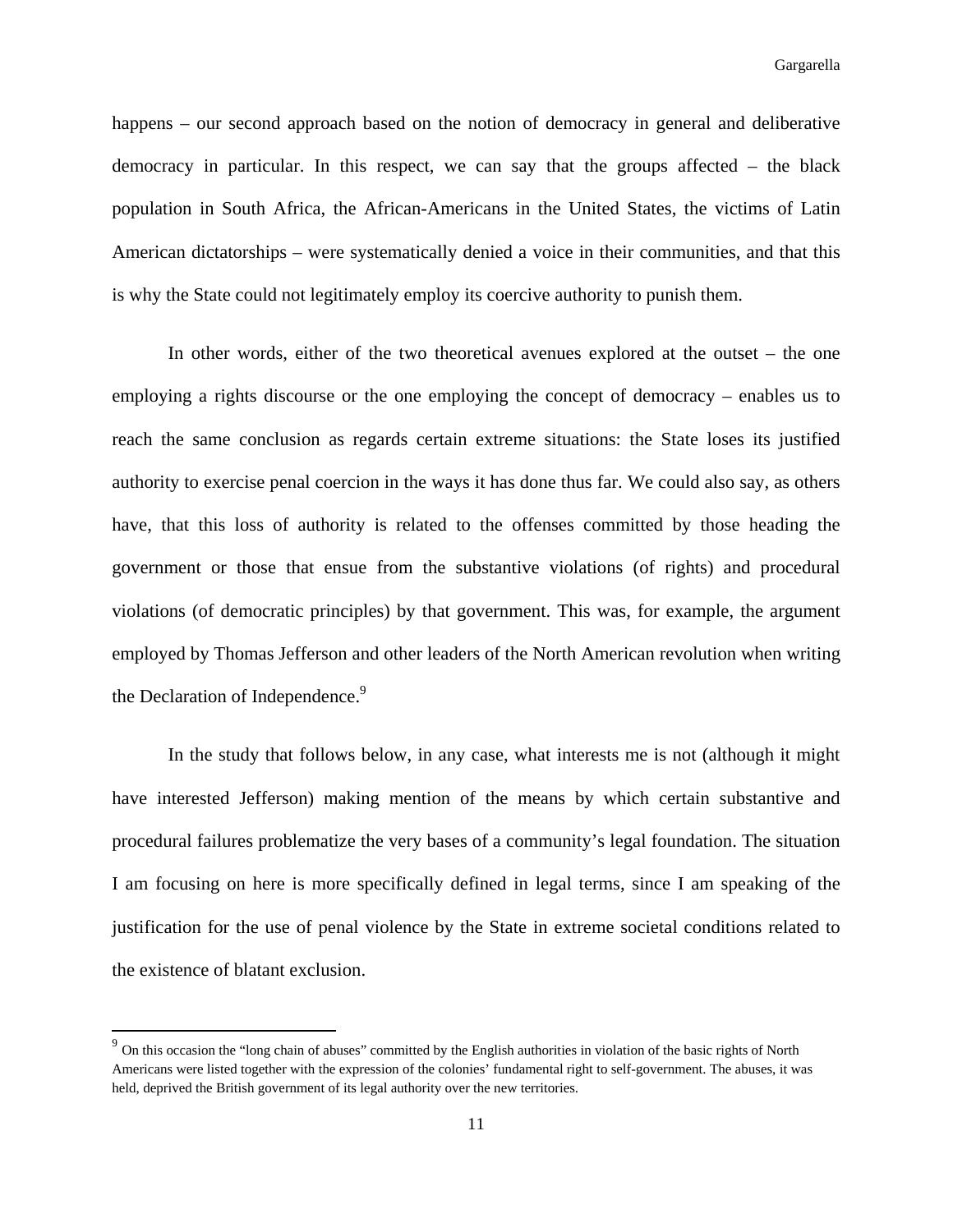Nor does my criticism suggest there are automatic formulas that imply that the existence of social exclusion necessitates the dissolution of the Criminal Code. The idea in my mind is different, narrower. What I maintain is that, in social conditions as extreme as the ones described, social conditions that qualify the State to be what we could label indecent, we have reason to be much more demanding in terms of the ways the State exercises its penal violence. Instead of presuming, as we currently do, that the exercise of penal authority is justified in every case, we must change the presumption to oblige the State to justify exactly why it wants to do what it has been doing up to now in light of the current social context for which it is directly responsible. One could say that, in these conditions, the presumption should be reversed to the point that the State be compelled to prove that it is making genuine, visible effort to change the situation for which it has provided support up to now, support implicated in severe abuses of rights on a massive scale. $10$ 

 In this respect, it is helpful to point out that the justificatory discourse regarding criminal law happens to be constructed upon the concept of *ultima ratio* – that is, upon a version of negative presumption – that maintains that criminal law must only be turned to . . . in absolutely extreme cases. What has happened is that, over the years, not only government but also scholarly authorities began relaxing the degree of their concern in this regard, accepting the application of penal law indiscriminately, in whatever case, with complete levity (as opposed to applying the standard required by the principle of *ultima ratio*). We are *told*, then, that punitive tools must

 $10$  In this paper my interest is shedding light on the principle that is at work, as I understand it, rather than attempting to put forward a categorical formula that would determine when a State can legitimately claim it is making the due effort necessary to dispense it from the justificatory burdens that we have just assigned to it. Whatever the case may be, I would still say that many of our countries are characterized by serious, widespread conditions of inequality that includes millions of people who live in abject poverty, a broad middle class, vast networks of concentrated wealth, and States that consider themselves far from bankrupt. In this context, following my thoughts, the State is in a position to demonstrate its willingness to turn away from its complicit acceptance of situations of such grave injustice.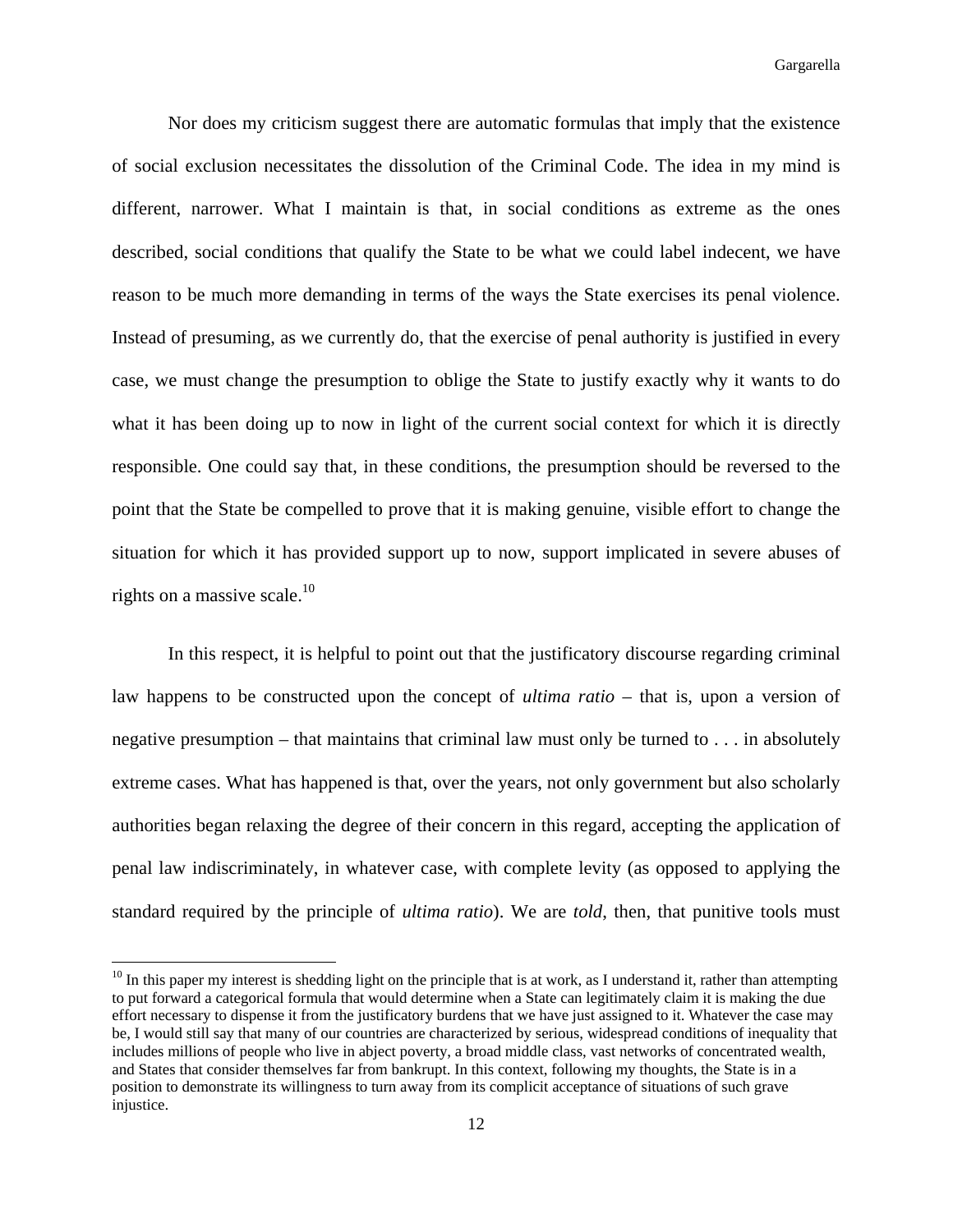only be resorted to in extreme cases while in practice and alongside such affirmations, the *actions* of the State reveal a belief that criminal sanctions have been justified once and for all, so that all that remains to be considered is the appropriate sentence to mete out in each actual case.<sup>11</sup>

 In the face of this indifferent attitude, we suggest returning to a strong version of negative presumption with regards justifying state action until the change of state attitude is evident to all, to those in power as well as to those in the opposition. This is to say that if the State wishes to recuperate its punitive coercive authority, it should first be clear to anyone that the State is devoting all of its energies to put an end to the injustices which it has until now promoted, both actively and passively. In conditions of unjust inequality that continue sustained through time, it becomes the responsibility of the State to provide explanations and guarantees – to everyone, and in particular to those who it has mistreated the most and the most often – that prove its determination to act impartially and respectfully of the rights of the most disadvantaged individuals, having for years demonstrated the opposite on a daily basis on every occasion that it was called on to intervene.

## **Objections**

 In this section, I would like to address certain familiar points of contention that could be directed to the positions maintained in this piece.

*The demands of political obligation.* A common observation made by people who are skeptical of my line of reasoning holds that the exclusion that forms the basis for the allegation that the law is lacking in authority does not in fact exist. This is due to the significant fact that, rich or

 $11$  More radically, part of the most important penal theory of our time defends positions in close proximity to the socalled "penal minimalism," which seeks to take greater account of the commitment to the spirit of *ultima ratio* (Ferrajoli 2008, Zaffaroni 2006). It is my understanding, however, that this interesting initiative is open to serious objections (we will explore some of them below).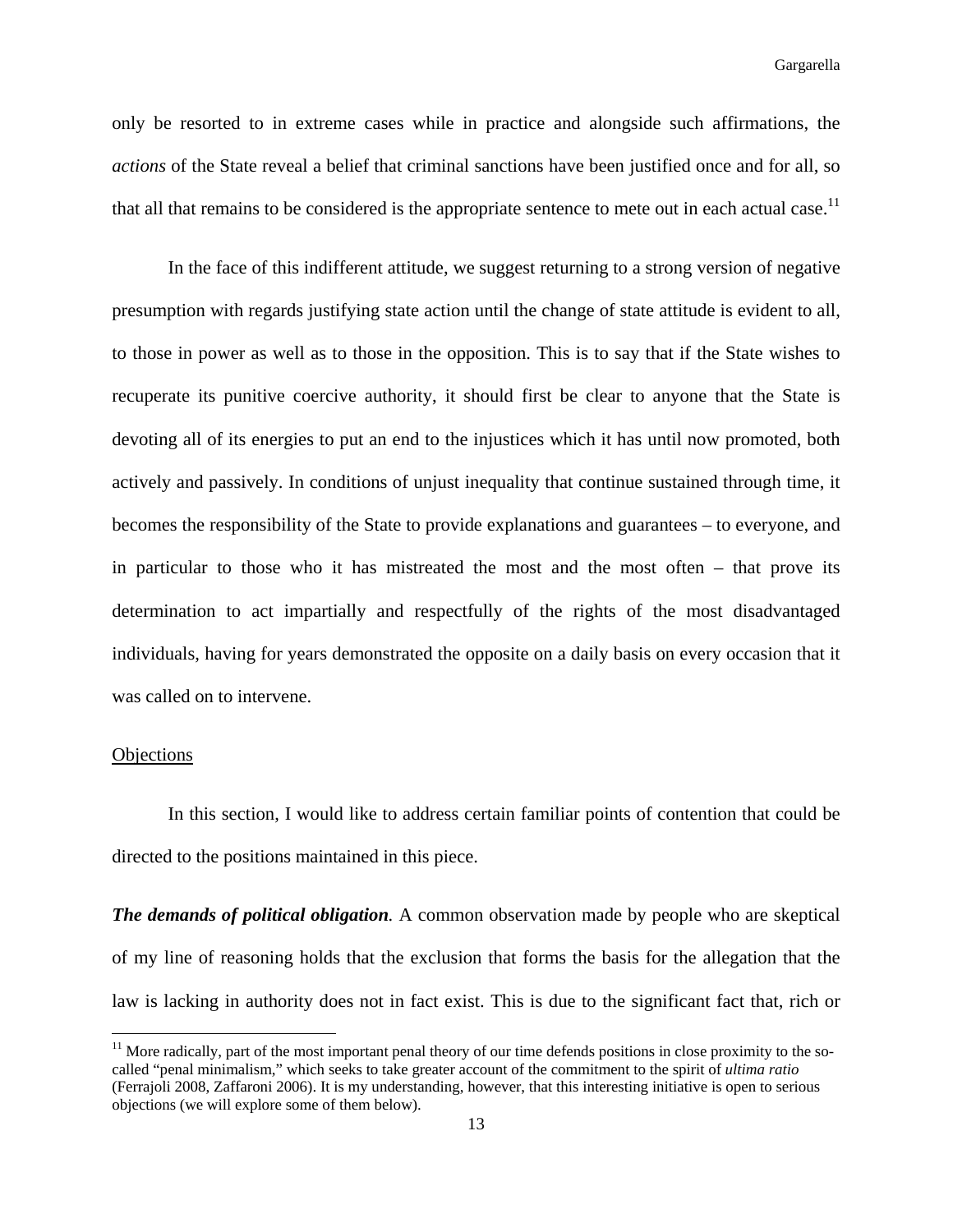poor, advantaged or not, everyone has an identical right to vote, which permits them to exercise a non-negligible influence on the decision-making system.<sup>12</sup> In addition, there is the fact that the most excluded sectors of the populations in all of our democracies are guaranteed the right to protest: they are allowed to go into the streets, organize protests, and publicly express their opinions. As for the rest, so these critics hold, the very history of our nations serves as proof of their involvement, since our parliamentary representatives often depend on the backing of workers' groups, as well as parties who take up the interests of the most excluded sectors. Furthermore, it could be said, images of and references to the living conditions of the most disadvantaged portions of society in the media are anything but uncommon, so sustaining that these portions are invisible or absent from the political scene is unrealistic.

 In my opinion, the line of argumentation outlined in the preceding paragraph is difficult to support. In the first place, its essential premise is an idea of political obligation that is too weak and undemanding. During the decades, for example, when the doctrine of "separate but equal"<sup>13</sup> held sway, African-Americans in the United States had the right to vote, but this did not negate the existence of extremely grave violations in which the State was complicit; the actuality of which implied "second-class citizenship" for them. Systematically, and for reasons beyond their control, the members of the African-American community were given access to education, healthcare, and even public transportation that were of a much lower quality than what was reserved for the white majority. The fact that they could vote does not diminish the gravity of the State's offenses or their contingent right to contest or ignore the State's authority.

 $12$  For a meaningful critical reading of political obligation, see Simmons (1996).

<sup>&</sup>lt;sup>13</sup> When the most severe discrimination was exercised against African-Americans, and they were legally blocked from entering the same facilities that were constructed for whites. This differentiated regime was deemed constitutional by the U.S. Supreme Court in 1896 in *Plessy v. Ferguson*, 163 U.S. 537.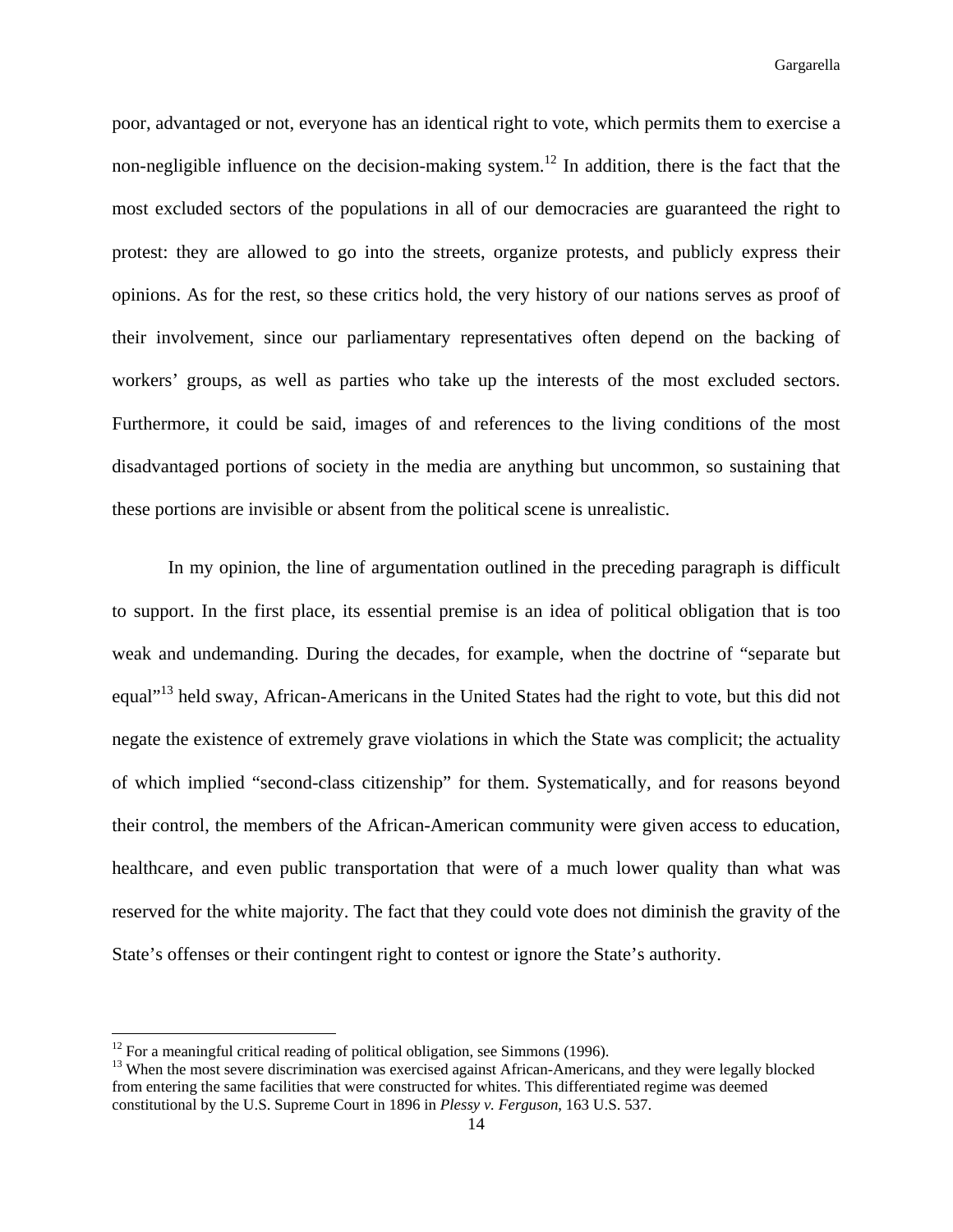Similarly, it can also be maintained that the representative systems in most Western democracies contain serious flaws that make it difficult for citizens to gain control over the decision-making process and to hold the principal governmental actors responsible for the omissions and errors of the policies they adopt. This makes it easy for such systems to coexist with situations of extreme marginalization or serious abuse of certain sectors of the community. None of this is countermanded by the existence of a judicial decision in favor of a low-income individual, or the presence in Congress of someone who identifies with the interests of those who are worse off, or televised images expressing commiseration with the complaints or misery of poor people.

 Lastly, the objection under exam fails to convince because it assumes that the only serious case capable of justifying a suspension of the duty of obedience occurs in situations of maximum political exclusion  $-$  i.e., the emergence of a dictatorship. Against this position, I hold here that it is possible for a loss of political authority to result from not only the "absence of voice" of the marginalized and from democratic collapse (the rise of a dictatorship), but that it also results from, in a special way, the presence of serious and systematic violations of rights.

 Saying this does not imply ignorance of the fact that, in decent societies, respect for rights is not always perfect, or that in such a society there may be occasional violations of the rights of an individual or group. Decent societies and such temporary flaws are not incompatible. What I believe are incompatible are decent societies and serious and systematic violations of rights. In these cases, the affirmation that holds that "the most disadvantaged sectors participate in the institutional system so there is no ground for treating them as excluded" loses all sense. The examination we are carrying out does not exclusively depend on greater or lesser political inclusion of disadvantaged sectors (although I would not in any case concede that a universal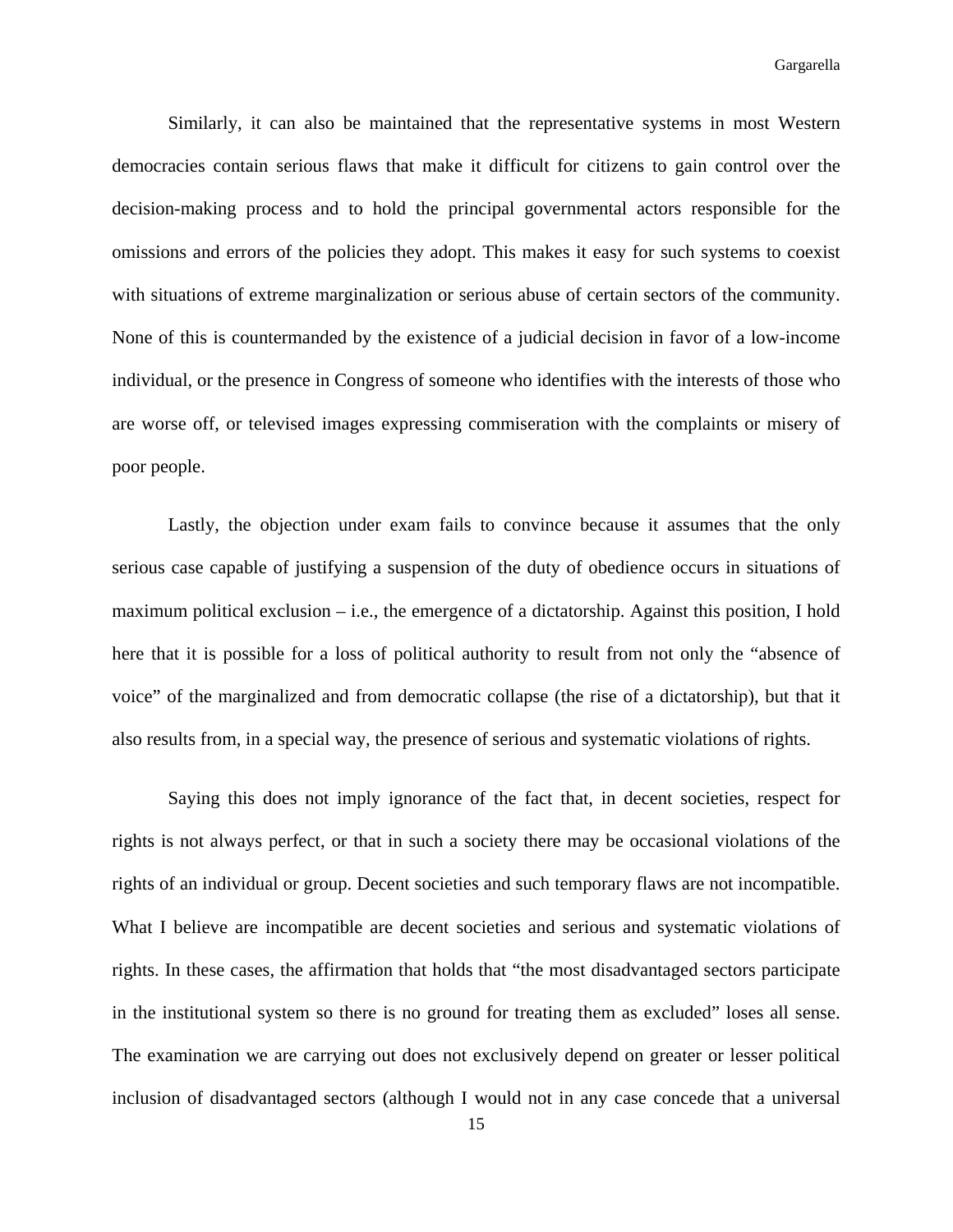right to vote eliminates the arguments that the disadvantaged sectors have for considering themselves excluded from the political system). Our questioning of coercive authority is valid if we can reasonably affirm that the weakest members of society are victims of serious and systematic rights violations.

*A consequentialist objection: All people, but especially those in thee most disadvantaged sectors of society, rely on the legal order.* A variant of the previous objection advances the idea that, despite the verisimilitude of the observations we have drawn out, these observations are not sufficient proof of what we mean to show. This is namely because the institutional alternatives that appear available only threaten to exacerbate the violations of rights that we are protesting. According to this critique, putting coercive authority in question can only bring about disastrous consequences, especially for those who are worse off. The predictable results of such change – we are told – could only impair the fortunes of those whom we are trying to protect. Indeed, in a context in which disobedience of the law or indifference to the legal authority of leaders becomes usual, what can be expected other than chaos, social violence, and – worse yet – private violence and vengeance directed at the groups that the most prejudice weighs against – a kind of "free for all" in which the most unprotected will be, predictably, the first to lose?

 Versions of this line of reason have been explored by very well-known authors in the local sphere, such as the Italian scholar Luigi Ferrajoli and, with a different nuance, Raúl Zaffaroni from Argentina. Both consider that justice must be committed to the moderate/limited application of punishment due to a series of premises related, in a very direct way, to the tragic consequences which would follow in the absence of criminal law. Emphasis is put on the means by which state coercion helps prevent private acts of violence directed against people who are worse off.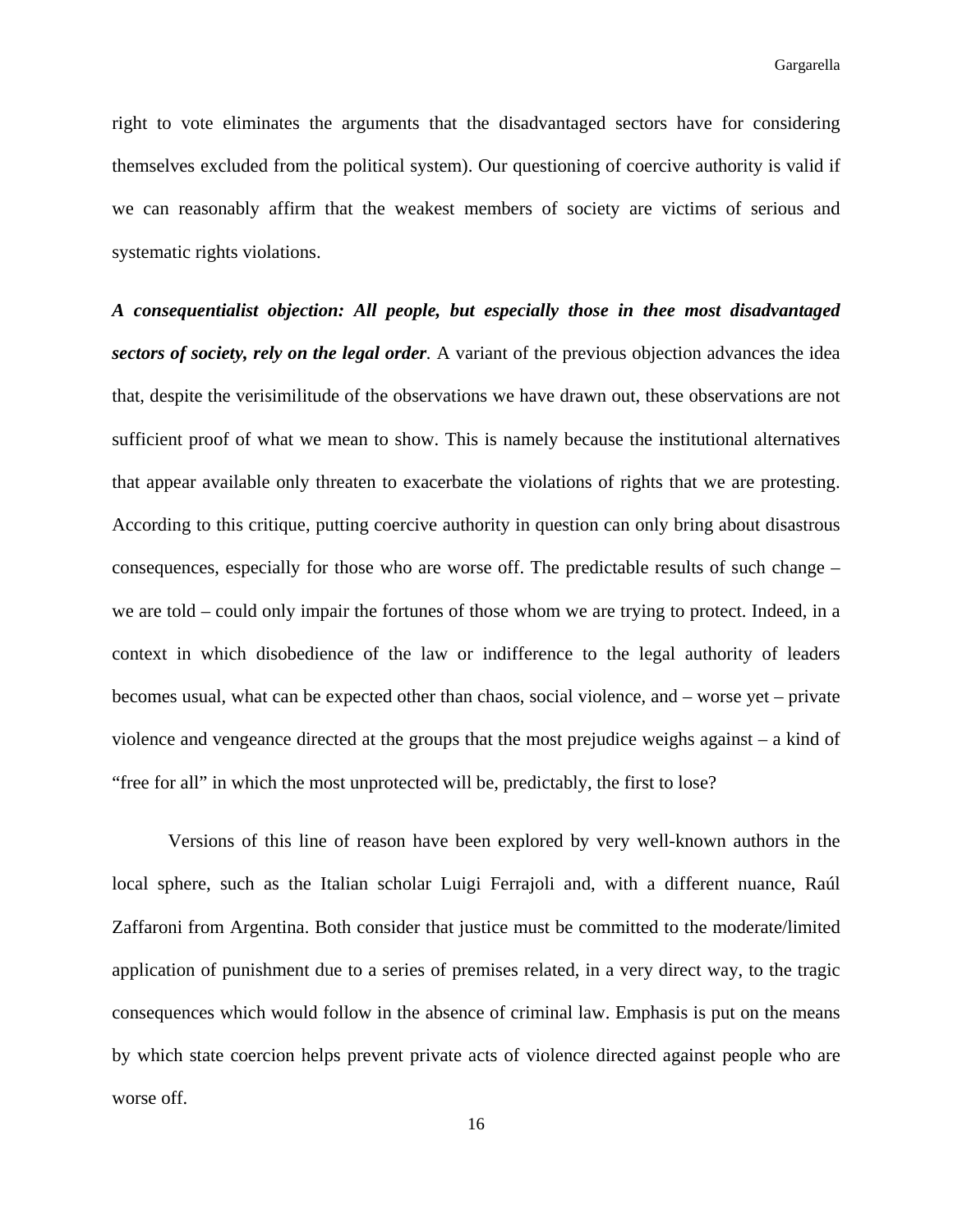Professor Ferrajoli makes reference to this criterion for the justification of penal coercion that, in his opinion, has its grounds in two fundamental reasons. On one side, he refers to the need to advance the objective of negative general prevention which seeks to maximize the greater good of the majority (Ferrajoli 1997, 332). He then makes reference to the usefulness that criminal sentences may have in minimizing the "necessary suffering of the wayward [sic]" – which qualifies as unjust any sentence that is "harsher than what is necessary to those who must bear it." At that point another criterion is mentioned; one he calls "*the second, fundamental purpose justifying criminal law*." It is the purpose of preventing "great reaction – informal, savage, spontaneous, arbitrary, and punitive but not penal – that the absence of criminal sentences could lead to by offended parties or the social forces and institutions supportive of them" (Ibid.). Criminal sentences, then, would comprise a way of minimizing the "violent reaction to crime" (Ibid.)<sup>14</sup> This argument, however, turns out to be problematic for various reasons. Authors such as Ferrajoli at no point offer any empirical evidence (or refer to empirical evidence) that could potentially serve as the basis for the causal relation they establish between the absence of criminal sentences – which is not the same thing as an absence of any reproach by the State – and private vengeance.<sup>15</sup> This problem can be found in the works of other consequentialist authors who tell us that the use of the state's penal coercion turns out to be definitively beneficial for the poor when it is compared to what would happen in the absence of such power. This position simply ignores the impact on the poor of being permanent targets of suspicion, persecution, and stigmatization for the sectors that exercise that power. Moreover, this

<sup>&</sup>lt;sup>14</sup> In the end, Ferrajoli sees his justificatory project as "historically and sociologically" relative. For him, "the severity and quantity of sentences must be adapted to the severity and quantity of violence expressed in society and in the measure it is socially intolerable" (ibid. 344). He concludes, "in this respect contempory society is undoubtedly less violent" than previous societies.

 $15$  I want to underscore this aspect of the justification Ferrajoli gives for sentences, given that he himself admits – in the section of his book dedicated to justifying sentences – that "the competence of criminal law to effectively satisfy [its primary objective, that of deterring crime] is dubious . . . [given] the complex social, psychological, and cultural causes of crimes, which certainly cannot be deactivated by the mere fear of imprisonment" (ibid., 334).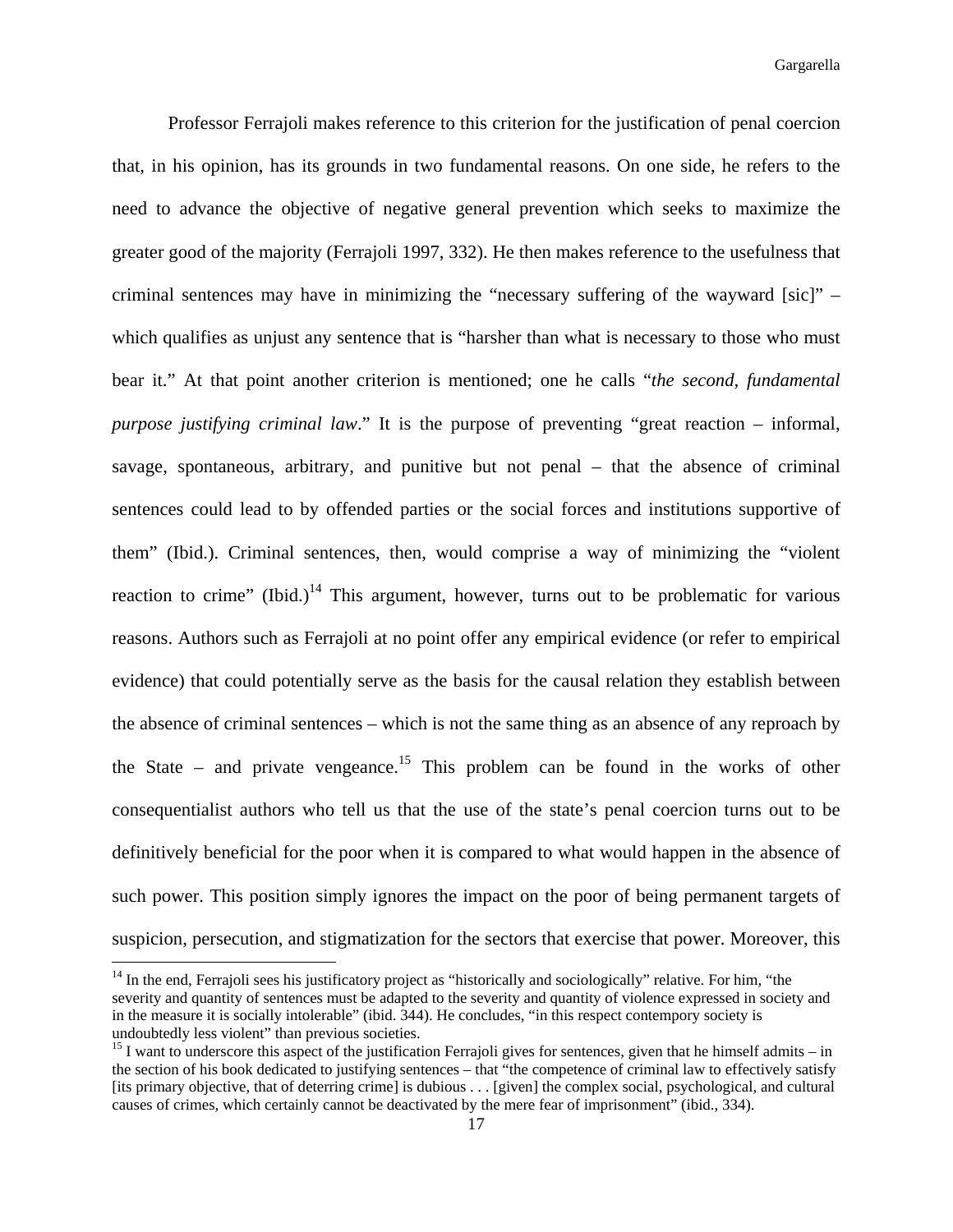position simply fails to consider the existence of forms of communal or non-state justice – such as the famous "peasant patrols" – that, without providing an exemplary model of popular justice, help reveal how the absence of State power in its most recognizable modes does not necessarily imply chaos, or extreme prejudice against the poor in terms of preventing and fighting crime (i.e., Yrigoyen Fajardo, 2003, 2004).

 Meanwhile, in similar fashion it is not evident that an absence of criminal sentences would unleash forms of private violence. Likewise, it should also be said that it is not at all apparent that the alternative – in every case exceptional – of private vengeance is prevented or can be prevented in circumstances where full institutional justice does exist. Such aggressive sentiments, it so happens, have more to do with the emotional blow produced by crime than with the presence or absence of institutional justice. Meanwhile, if the goal is avoiding the risks of private vengeance, why not design strategies to protect from it the people accused of or responsible for certain crimes, rather than imprisoning them and thus depriving them of their most basic freedoms? 16 Lastly, theories such as Ferrajoli's rest on an exaggerated confidence in the work of judges – who for their part have an exaggerated lack of confidence in majority rule, and in the capacity of mass democracy to function properly. Both premises, as I see it, are

<sup>&</sup>lt;sup>16</sup> In a similar way, Zaffaroni observes that, if judges are not willing to impose minimum doses of penal repression, "the remaining agencies and especially the formidable propaganda apparatus of the criminal system along with its capacity to distort reality . . . would take it upon themselves to anhilate the agency (of the accused in the case) and their legitimate attempts to limit such actions, taking aim at their delegitimized use of power and threatening the entire legal enterprise to limit violence" (Zaffaroni 2003; also Zaffaroni 2006). The nefarious consequences of this kind of vision can be seen in recent cases decided by the Argentine Supreme Court – and approved by Argentine jurists – such as *García Méndez*, in which the practice of locking up homeless minors was upheld under the notion that this was a good way to protect them. As Judge Carmen Argibay put it after the decision was announced, "We could not send these boys back to the streets without finding out what was happening. If we had, we would have been making easy targets of them. Do not forget that in Argentina there are hair triggers." (http://www.lanacion.com.ar/nota.asp?nota\_id=1077242)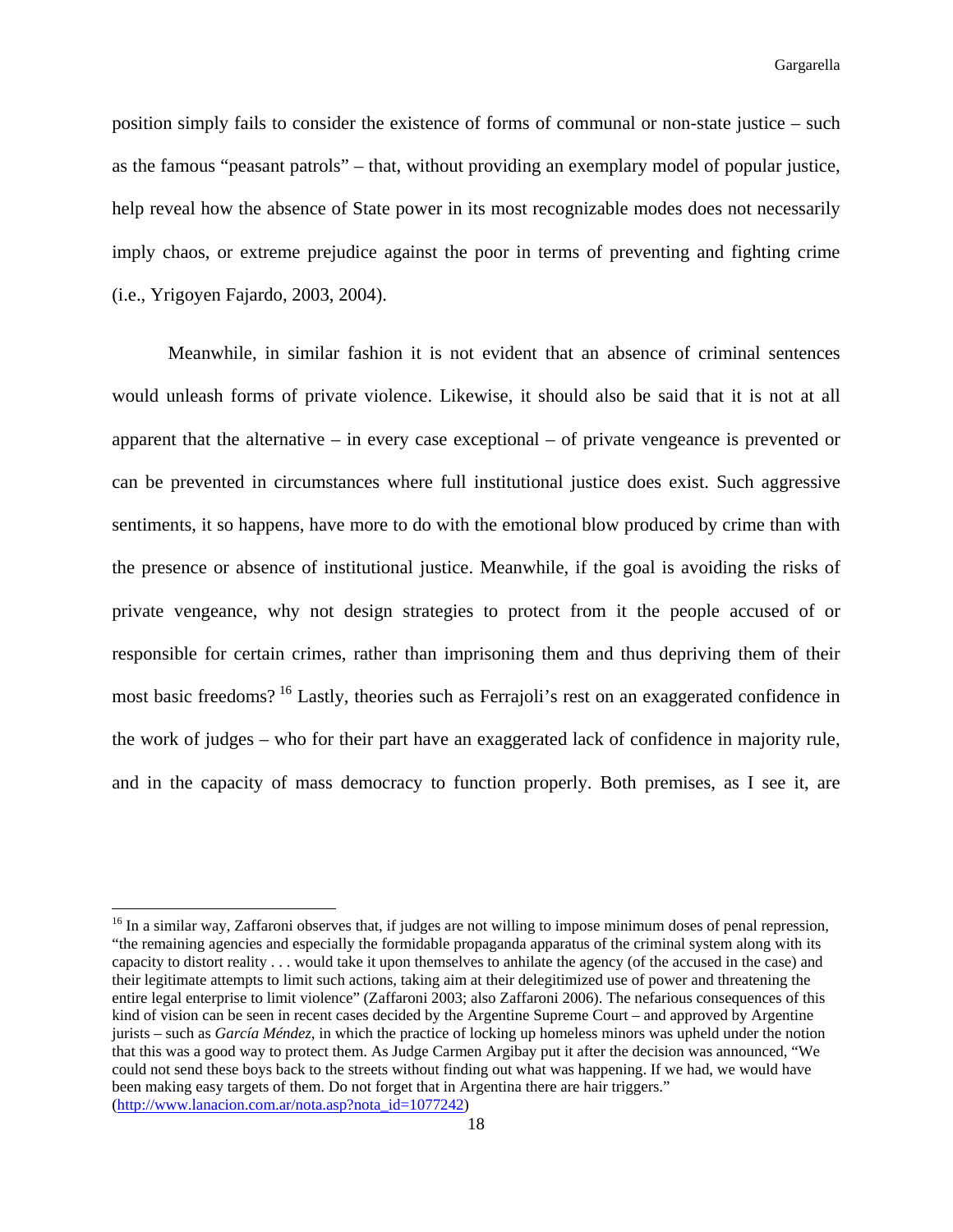unjustified, although a detailed examination of the matter would divert us from the purpose of the present work.<sup>17</sup>

 To conclude, I would only add that everyone, but especially those who are critical of criminal sentences (as Zaffaroni and Ferrajoli are), requires extraordinary reasons in arguing that, in spite of their criticism, criminal sentences remain a necessary tool whose use is justified in contexts as dramatic as those we are currently experiencing.

*The disappearance of the State.* What, then, to say to those who maintain that the questions we are formulating comprise an objection to any possible use of the State's coercive apparatus, which would result in a society where the State is virtually absent, a society where "might makes right"? $18$ 

 This question is complex, but it presupposes affirmations that are either not made in this text or are directly rejected. To begin with, I should make clear that the objective of this piece is critically examining the justification for the use of coercion in certain circumstances, not proposing an elaborate public policy to dictate how said power should be exercised. To put what I want to say in a way that might be more understandable, think of the following example. Let us imagine a State that habitually uses torture against its prisoners, maintaining that  $-$  as is so commonly the case in these situations – that it only uses torture because it is the only effective

 $17$  Ferraioli actually presents "garantismo penal" as the underside of "political democracy." If the link Ferrajoli sees between neopunitivism and majority rule happens to be correct, then, he would have stronger grounds for his argument. The nexus established, however, has at least two serious problems. In the first place, Ferrajoli does not offer any empirical evidence for his argument. It could well be that the connection between majoritarianism and neopunitivism is more precarious, or more complex, or less unidirectional than he alleges. However, and secondly, there happen to be solid empirical studies that undermine his affirmations and that demonstrate, for example, that major popular interventions into the domains of penal policy and democratic deliberation of the matter do not necessarily result in support for ever more punitive policies, but rather the opposite. In any case – and conceding assumptions that I do not hold, namely the problematic nature of those studies – what is clear is that Ferrajoli cannot maintain his defense of penal minimalism using only the arguments he has put forward; it fails in terms of empirical bases and theoretical foundation. The reasons are more fully discussed in Gargarella (2010).

<sup>&</sup>lt;sup>18</sup> An enlightening discussion of the subject can be found in Hudson (1995), p. 68.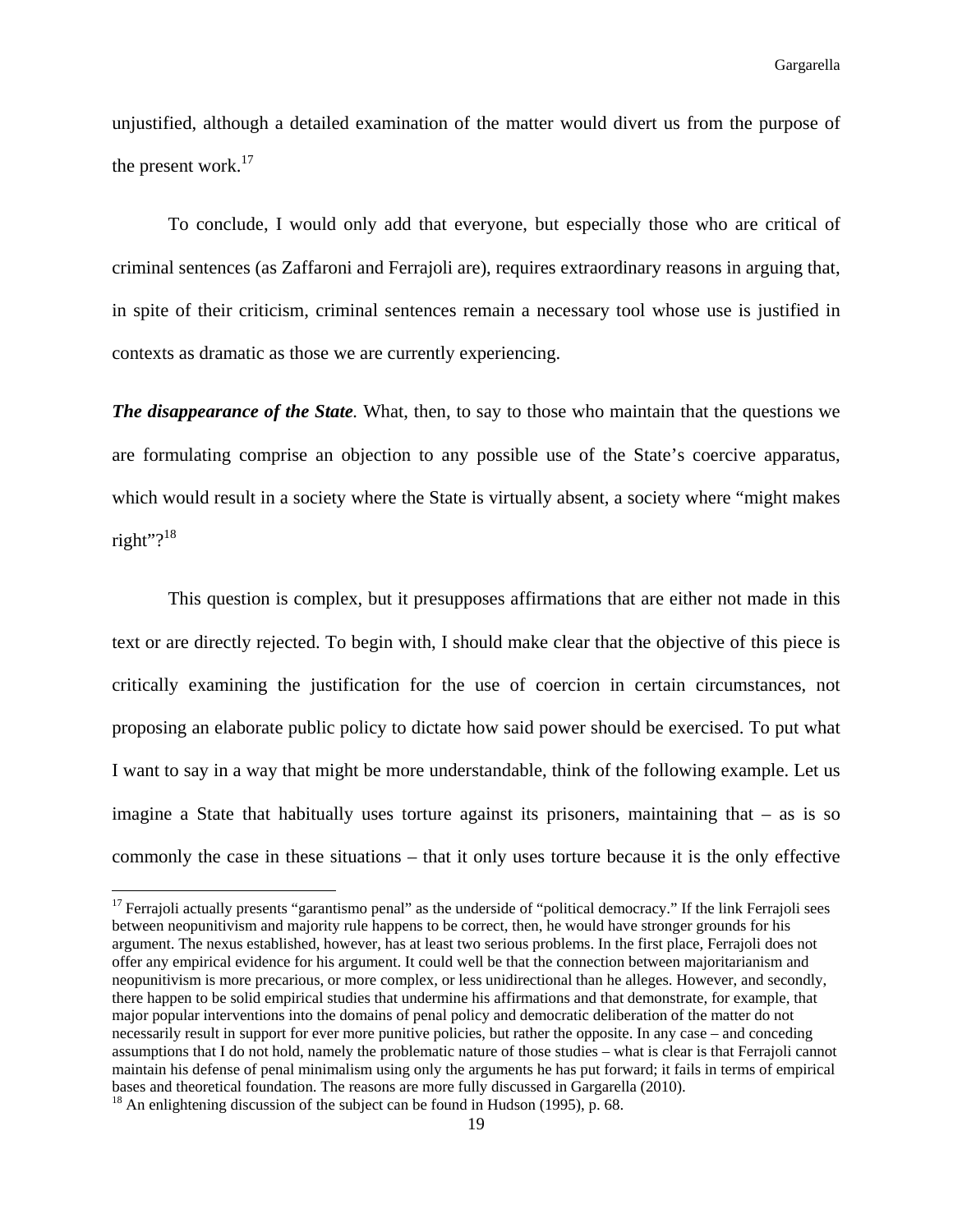means of guaranteeing certain benefits that are urgent and advantageous for all (i.e., to avoid imminent terrorist attacks).<sup>19</sup> In the face of such a practice, the affirmation of an unconditional principle of non-torture (based, as it were, in a respect for human dignity or the international commitments made by the State in terms of human rights), should not have to answer provocative and empirically questionable retorts of the type: "If we did things your way it would be impossible to combat terrorism," not to mention those of the type: "You want the terrorists to win." Our initial interrogation is based on a philosophical premise that demands a philosophical response. Furthermore, responses such as the ones referred to – if indeed they are really meant to bring some substantive comment to the general debate – need to be reinforced with better empirical evidence: it is not enough to simply proclaim that what we are arguing for would result in the complete dismantling of the system of criminal persecution. As for the rest, questioning certain central aspects of penal policy (the use of torture, the use of deprivation of freedom in contexts of stark inequality), does not necessarily mean calling into question every aspect of the policy. We can say, in the same way, that the practice of expropriating property without due justice in the context of an economic policy of strong state intervention is unjustified without sustaining that all of the other aspects of the economic policy in place are equally questionable. They might be, they might not; each aspect must be evaluated separately.

 As a side note, it should be remembered that the conception of democracy and equality that we hold does not go hand in hand with an anti-statist political theory, but rather much the opposite. It accompanies a political theory that allocates a central role to the State in guaranteeing the permanent protection of basic rights for everyone.

 <sup>19</sup> See Posner and Vermeule (2007).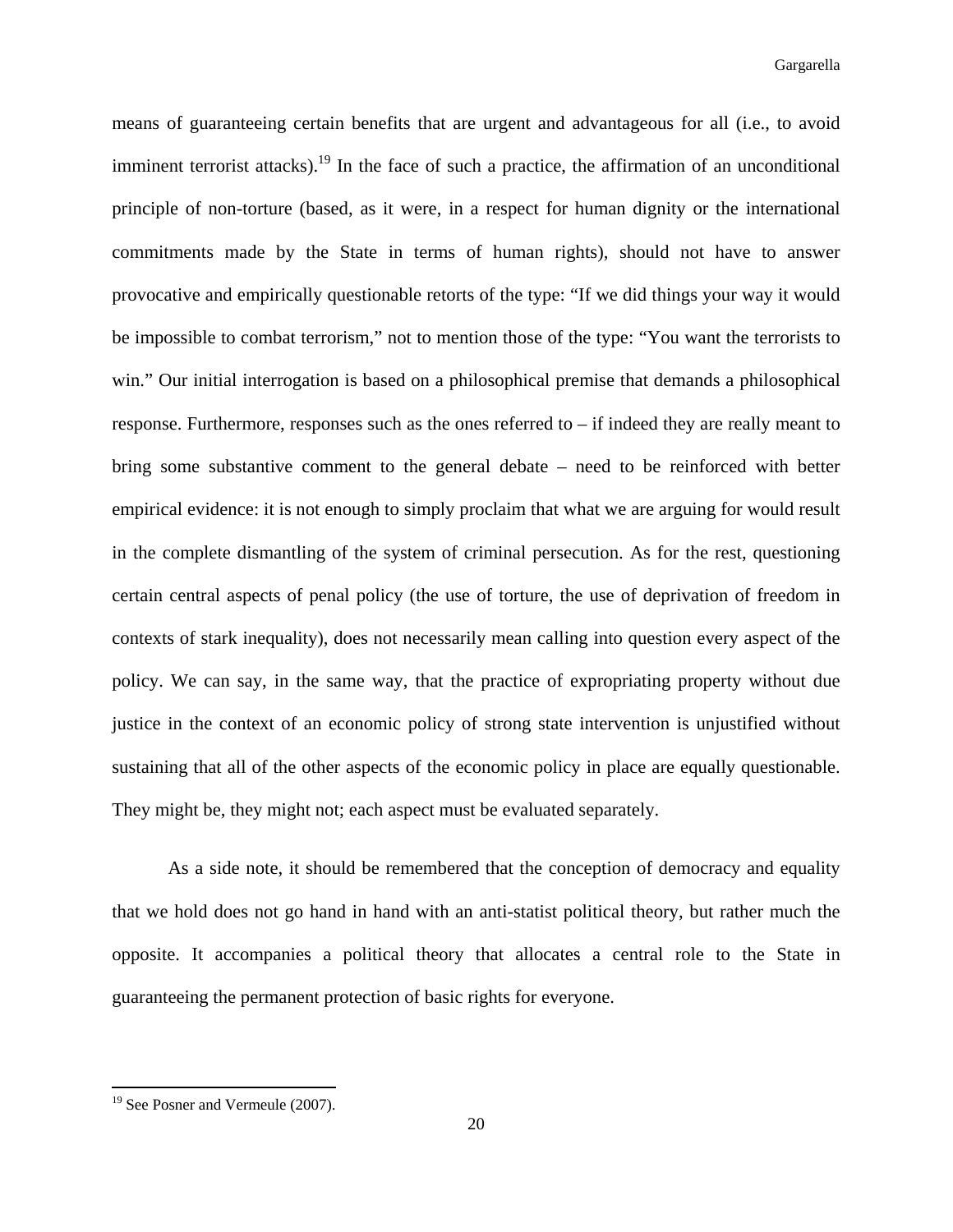There also exists a problem, which I will not go into deeply, which arises when considering that whoever criticizes certain practices in principle must – if they are to be taken seriously – offer complete proposals for political alternatives to replace the practices in question. To return to our example, those who hold that torture should not be a weapon in the fight against terrorism do not need to offer a viable alternative for successfully combating terrorism in order to have their criticism considered.

 Lastly, there are special reasons for concentrating our criticism on the means by which the State exercises its power of penal coercion (instead of directly embarking on an allencompassing critique of the State). This is not only because these are two analytically distinct questions that can be studied separately, but also and especially because of the extraordinary risks for rights violations inherent in the practice of penal coercion. Even more so when, on a daily basis, we are confronted with serious violations of rights on a massive scale (i.e., those of detainees and defendants), that are in part a direct result of the forms the State's penal coercion takes. We have good cause for striving to eliminate the discretional use of penal coercion – currently predominant – while at the same time demanding – to counter such use – strong state mechanisms to adequately provision the worst-off sectors of society (a finality that would be directly and mortally affected if, for example, the most advantaged sectors quit paying taxes in protest of the injustices committed by the State). Similarly, it should be clear that our criticism of the use of penal coercion in contexts of extreme inequality does not at all negate the value of examining the other abuses the State commits, or that of embarking a broader critical examination of the means by which the State exercises its authority.

*The victim's place.* Another common objection that comes up whenever reference is made to the rights of those criminally prosecuted by the State has to do with the rights of the victims of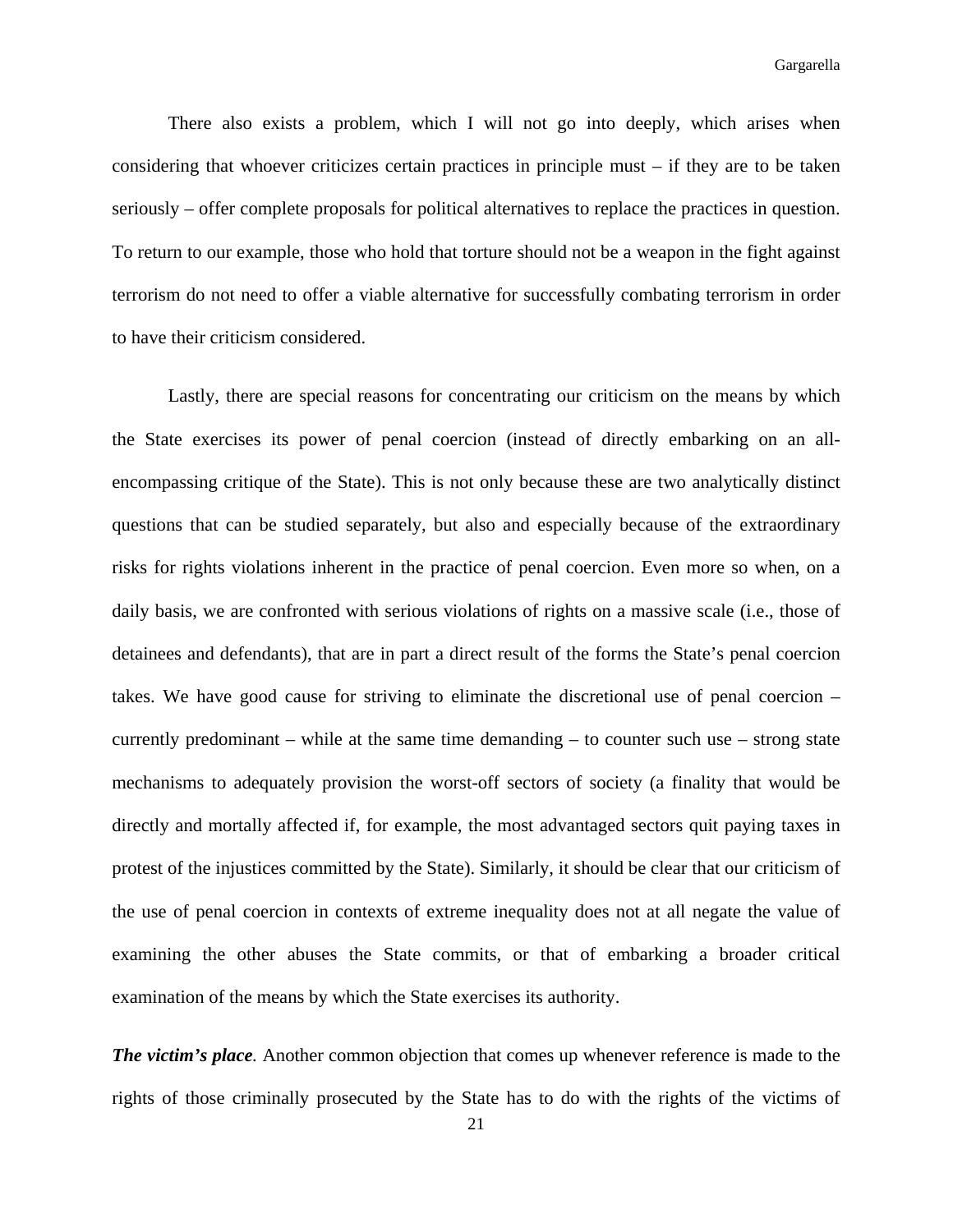crime. To echo a popular complaint, there is "a lot of concern for the fate of the criminals, but absolute indifference for the rights of their victims."

 There are many observations against this complaint that warrant mention. In the first place, it is worth emphasizing that demanding strict scrutiny over the means by which the State exercises penal coercion in contexts of unjust inequality does not preclude ignoring other rights. To approach the question from a different angle, when we realize that the majority of disadvantaged people are just that because of their vulnerability to crime; because of the insecurity the State condemns them to; as well as because of the improper way they are judged, it becomes clear that concern over the means by which penal coercion is exercised implies special concern for the fate of the usual victims of crime.

 It makes sense, moreover, to bring attention to the suggestion – implicit in the attitude we are examining – that respect for the victims' rights *requires* the utilization of penal coercion (as it is used today) against their offenders. This insinuation must be emphatically rejected. Taking victims' rights seriously (i.e., the victims of violent crime), may require listening and paying attention to them during the legal process; it may mean opening assistance centers and shelters for them; it could imply economic allocations and specific state aid; it might mean calling for solidarity and caring from everyone else for them – especially to those who are closest to the victims. In what way, however, does our respect towards such victims make it *necessary* for us to include prison sentences in our interventions? Our legal system is not and must not be driven by vengeance.

 One could say, in response to what has just been advanced, that sentencing delinquents to prison is necessary for protecting potential victims in the future. This affirmation, however,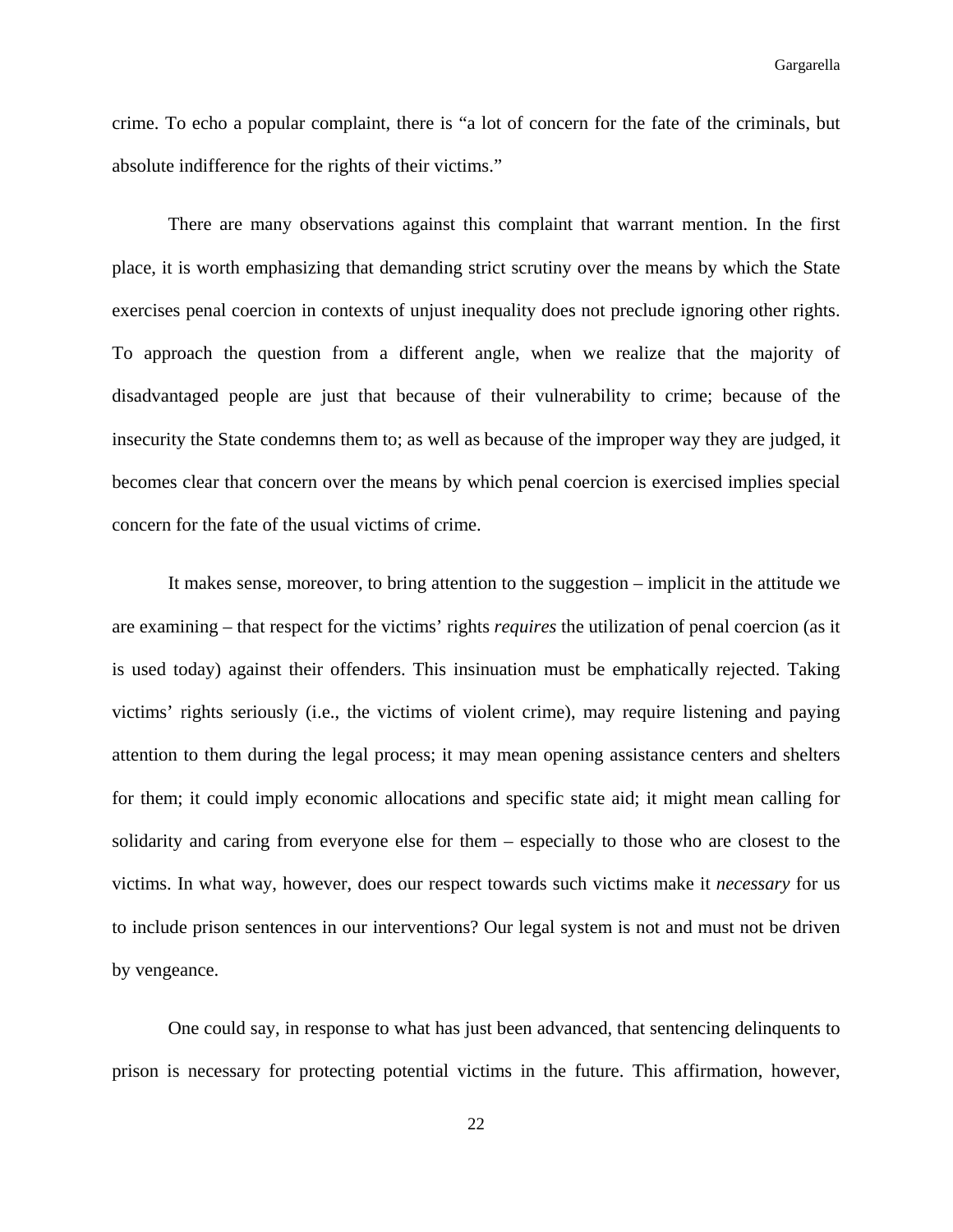presents the same problems as the other objections. Among other reasons, this is because such future crimes can be avoided using many other means. These crimes, for example, could be reduced by establishing a fund – today inexistent – for the defense of the most vulnerable individuals, groups, and areas of society, while offering greater social protection for those who are currently denied their most basic social rights.

*Criminal responsibility.* Does the previous discussion defend a position holding that socially marginalized sectors really should not be deemed criminally responsible for their crimes, given the type of misery they have suffered – supposedly – at the hands of the State? The short answer for anyone asking the question is no. There is, however, a long and not particularly encouraging discussion of the subject, which has had an influence on penal doctrine. Among Anglo-Saxon scholars, the debate was provoked following a decision in the middle of the past century in which – unexpectedly – a judge called into question the possibility of holding responsible someone accused of horrendous crimes given their "rotten social background." It was Judge Bazelon, and the case in question was one in which a penniless black individual who had been subjected to vociferous racial insults at the entrance to a bar was being tried for double homicide.<sup>20</sup> Before this particular case, the judge was persuaded by an ample irresponsibility defense, including both mental abnormality and the effects of extreme disadvantage. In his decision, as well as in works that followed, Bazelon called attention to the importance of taking

<sup>&</sup>lt;sup>20</sup>In 1973, and through his famous dissenting opinion in *United States v. Alexander* (471 F. 2nd. 923, 957'65 (D.C. Cir. 1973, Bazelon, C.J., dissenting) Judge Bazelon, from the D.C. Circuit Court of Appeals, suggested the possibility that extreme poverty might give rise a defense for the accused. Notably, in that opinion Judge Bazelon took into consideration the defendant's "rotten social background" and maintained that the trial judge failed in instructing the jury to disregard the testimony about defendant's social and economic background. The case involved two black defendants who murdered two white victims, one of them had shouted to one of them "black bastard." One of the accused reported, in his defense, that he had grown up in conditions of extreme poverty and that he was subjected to racist treatment, learning to fear and hate white people. The psychiatrist supported this view, saying that the offender suffered from an "emotional illness" (Delgado 1985). He also affirmed that the defendant "was denied any meaningful choice when the racial insult triggered the explosion in the restaurant."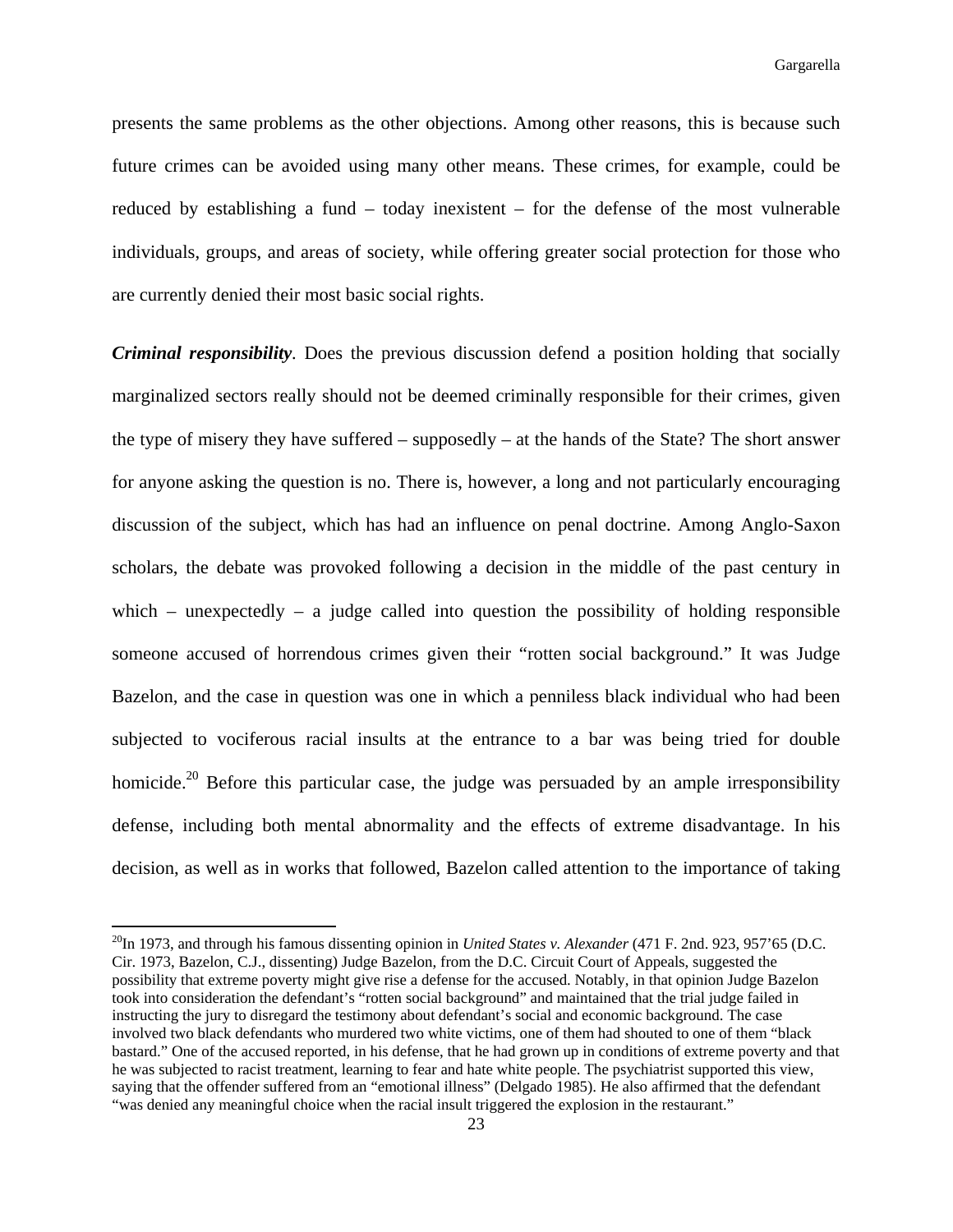into account the socioeconomic conditions of the accused. He also, moreover, described the connection he saw between violent crime and the distribution of wealth. In his words, there was "a significant causal link between violent crime and rotten social background." This is why he proposed adopting redistributive measures (in favor of those who do not receive their corresponding due in the economic distribution), while simultaneously affirming the value of a defense based on social origin. At the time only a few people voiced support for Bazelon's decision in the midst of numerous cutting condemnations (Bazelon 1976, 1976b, Delgado 1985, Green 2009, Hudson 1995, Moore 1985, Morse 1976, 1976b, 2000, Tonry 1995).

 Among the people who defend and continue Bazelon's position, the work of Richard Delgado is especially notable. In it, he examined what crimes the defense suggested by Bazelon can be applied to. Moreover, he explored what options are in the judge's reach in these situations. In any case, and despite writings such as Delgado's, the objections to the judge's decision multiplied. Among these, the objections presented by the well-known criminal theorist Michael Moore stand out. According to Moore, approaches such as the one proposed by Bazelon imply treating members of the disadvantaged sectors "as less than human" (Moore 1985). Moore maintains, furthermore, that this estimation of the worst-off members of society normally implies "elitism and condescension."<sup>21</sup>

 The debate just described, as I see it, has run aground in a difficult place. The responses to the problem put forward so far, furthermore, do not give cause to believe satisfactory ones will

<sup>&</sup>lt;sup>21</sup> Michael Tonry objects to Moore's idea that law should not take into consideration the sympathy we might feel for those criminals whose crime stemmed from factors such as social adversity or psychological abuse in childhood. For Tonry, these affirmations regarding social disadvantages contradict what Moore has written in general about punishment. In his opinion, "It seems inconsistent that he is prepared to trust punitive institutions, and to invoke them as a basis for arguments about the justness of retributive punishment schemes, while distrusting sympathetic intuitions and rejecting them as the basis for arguments about the justness of empathetic punishment schemes." (Tonry 1995, 145).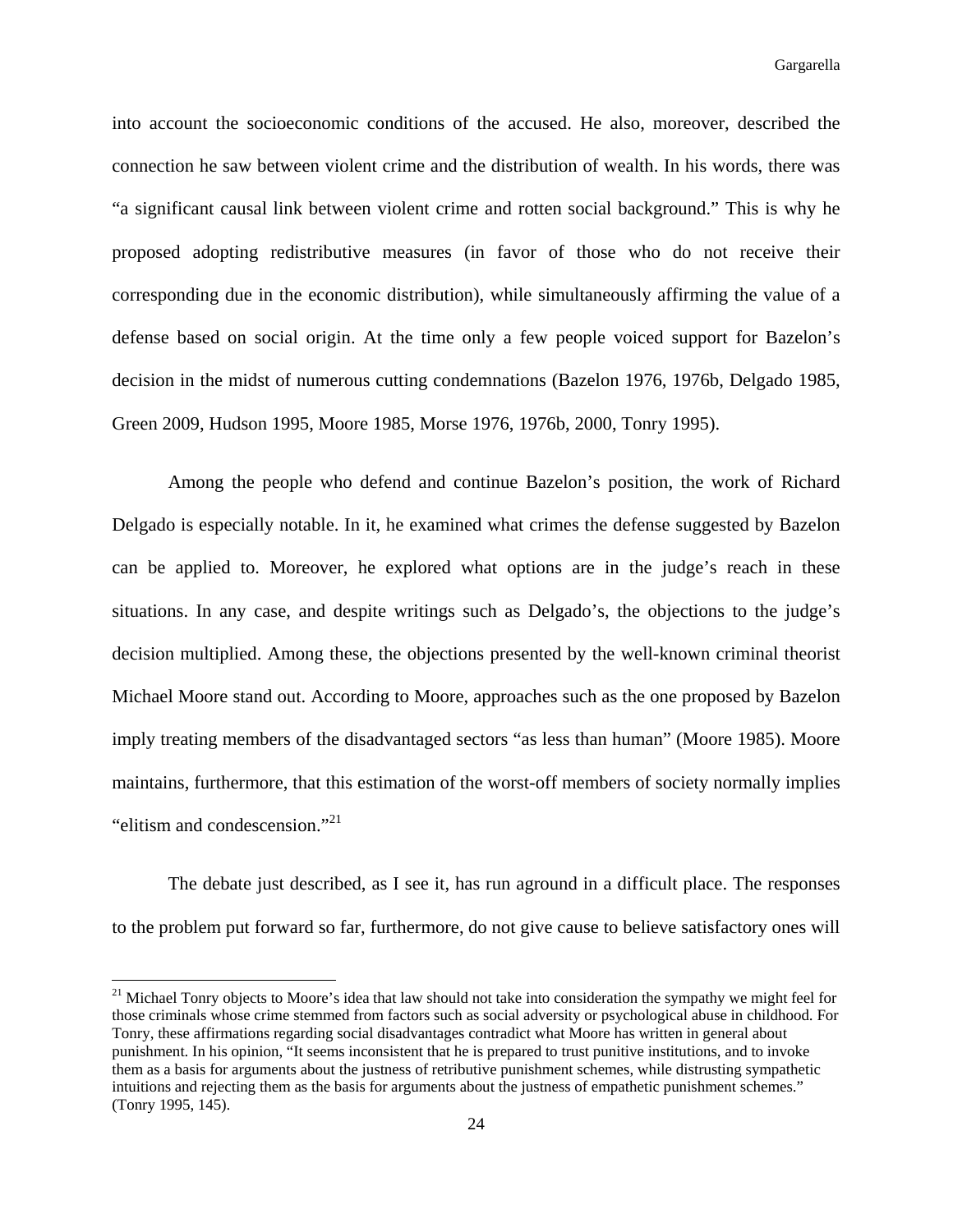ever be found for either side of the dispute. It is partly for this reason that I have chosen to leave in parentheses the question of the criminal responsibility of the poor. The current analysis, after all, does not require a satisfactory response to this complex question. As Antony Duff would say, it is not necessary to do away with the responsibility of marginalized individuals for the crimes they commit in order to demand an answer from State in response to the question, "Who do you think you are, scolding me?"

 There are times when one might, in defense of the worst-off members of society, continue searching for a defense affirming that their acts could in part be *excused* as a consequence of "the very coactions of the circumstances, for example, or the lack of opportunities to obtain goods normally available by non-criminal means;" or even *(partially) justified*, if the crime can be seen as a way of remedying the injustice (Duff 2004, 258).<sup>22</sup> In his important work, *Malign Neglect*, Michael Tonry explores this line of reflection, concluding that judges should in any case consider mitigating factors when determining sentences, not when determining whether the accused is guilty or not. In this way, judges can give appropriate weight to a regard for the circumstances that led an offender to commit crime – and in so doing reject the traditional concept of "just desserts" – while at the same time avoiding the issue of criminal (non-)responsibility of disadvantaged people (Tonry 1995, 127; McCoy 604).

 The point I am trying to make here, however, is that, when the time comes to pass judgment in a case, the juries or judges must not only determine whether there is sufficient proof to establish guilt or innocence and then consider the possible limits of criminal responsibility for the most disadvantaged people (a discussion which upon examination yields extraordinary complications). In these situations, those who judge must also categorically determine whether or

 $22$  Regarding the difference between justification and excuses, see Fletcher (1978).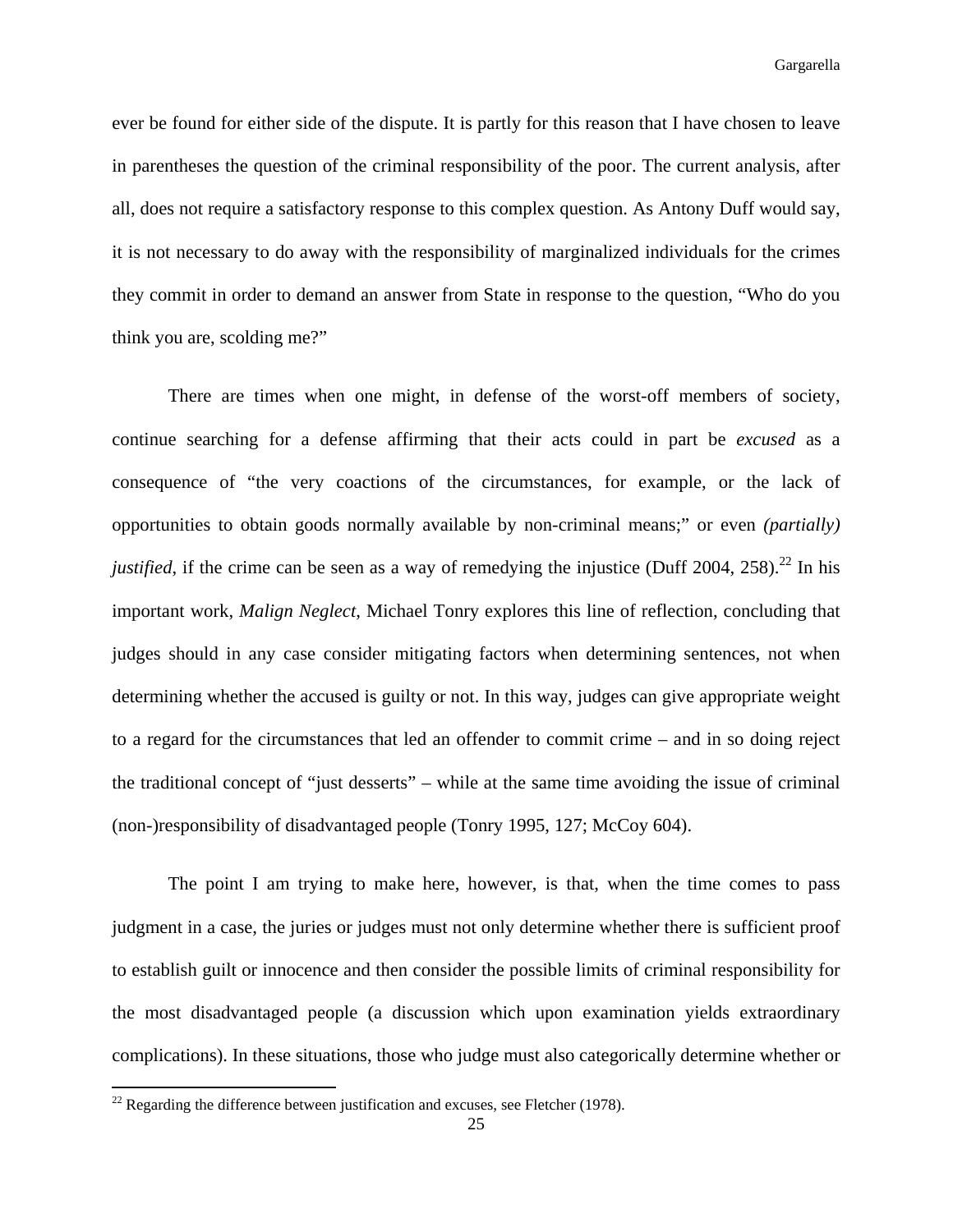not they themselves have the "legal or moral *standing*" to judge the offender. The question, put more generally, should be whether or not we, as members of the governmental system that must reach a decision in the case before us, "have treated the delinquent as a citizen. The dramatic social conditions that affect the rights of someone to live decently do not necessarily excuse the delinquent, but may condition the State's position to condemn them."<sup>23</sup> According to Duff, "it is indeed difficult for those of us who maintain or tolerate a social and legal system that perpetrates gross injustices to claim the right to punish others who act unjustly" (Duff 1986, 289).<sup>24</sup>

The question of transition: Impunity for every crime? Another important issue never missing in analyses of the present type has to do with the "in the meantime" aspect; that is, with the question of transitions. A critic might well acquiesce to certain central aspects of the arguments we have put forward but also state a need to know exactly what will be done in the interim period "from now until then" between the current state of penal injustice to the moment when we achieve fuller conditions of social justice. Specifically, are we going to free all prisoners? Are we going to stop prosecuting criminals? For any crime whatsoever? Not even the crimes committed by the richest members of society?

 To a degree, my response follows that of Antony Duff in *Punishment, Communication and Community*. In it, Professor Duff gives an account of how in the past he accepted the idea that such a demanding theory (in terms of preconditions for criminal responsibility) should not be considered until we were much closer to satisfying the necessary conditions. He explained his

 $23$  There is an important debate about whether these justifications or excuses only cover those who are directly offended by the State, or also applies to those who act on their behalf, (reasonably) considering themselves offended by the State's disrespectful attitude.

 $24$  To develop his opinion regarding the matter, Duff uses the concept of "dismissal." The idea is that there are some trial-barring pleas according to which "the prior behavior of the accused limits the legal capacity to judge him" (Ibid., 250). This concept has been used in private law to block certain demands (for example, if I promise my renter that I won't require him to pay the entire amount of rent owed me, then I lose the right to demand the entire sum). Duff attempts to apply the concept in the field of criminal law.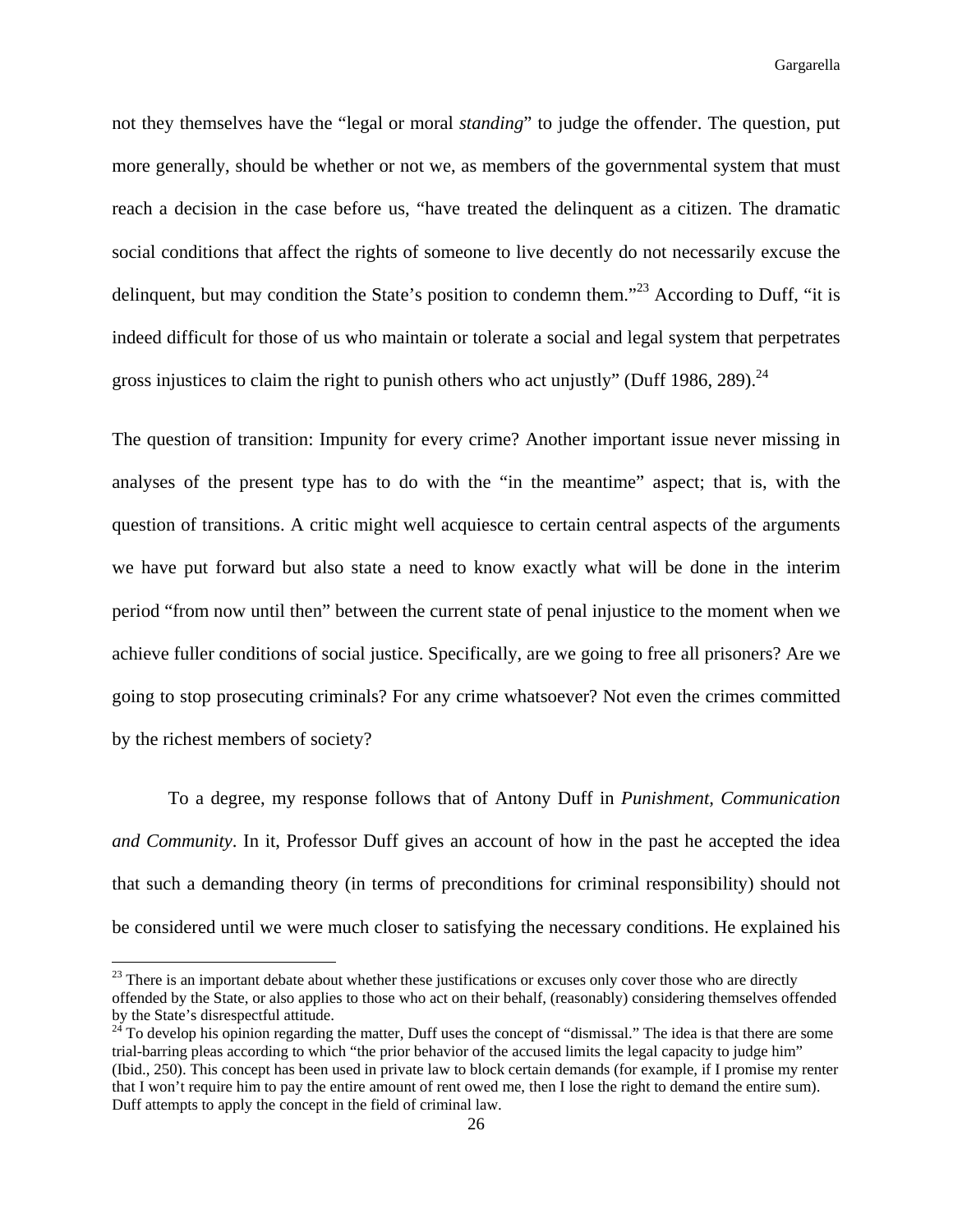prior acceptance noting the theory was "too distanced from human life to serve as a guide or an end for our own practices" (Duff 2001, 198). In the book cited, however, Duff does not actually maintain this position; instead he defends a more demanding theory. There are several reasons for the change in position, including his conviction that "any plausible theory of punishment must acknowledge that its legitimacy is seriously affected when, as is true in our societies, basic needs are not satisfied" (ibid.).

 Personally speaking, I see other reasons to add to his: i) Above all, the generalized attitude authorizing the use of the State's punitive power in conditions of extreme inequality is not, although its defenders may suggest otherwise, a means of "preserving respect for rights, despite the existence of unjust conditions." On the contrary, the use of punitive power tends to be ever arbitrary, biased, unacceptable selective – selective in such a way that force is only directed against the weakest groups. We must keep in mind, then, that as regards the most vulnerable group in society, the *continuity* of the intensely biased use of punitive power is an essential cause of the *preservation* of a situation in which rights are regularly violated. ii) Secondly, we must not lose sight of the fact that, in practice, the penal system tends to punish an infinitesimal percentage of the crimes committed: more than 90 or 95% of crimes that occur today go – and will remain – unpunished. iii) The third point we must not forget is that our criticism of the means by which penal justice is exercised is not intended for immediate application to other areas where state power is exercised. As we have already suggested, the gravity of the violence taking place in the domain of criminal justice warrants a separate, more urgent critical revision. It would not be unthinkable, in fact, for the State to continue its use, in such a context, of preventive actions and basic measures to protect individual integrity in order to ensure that everyone respect (what John Rawls would call) the "natural duties" owed to everyone else.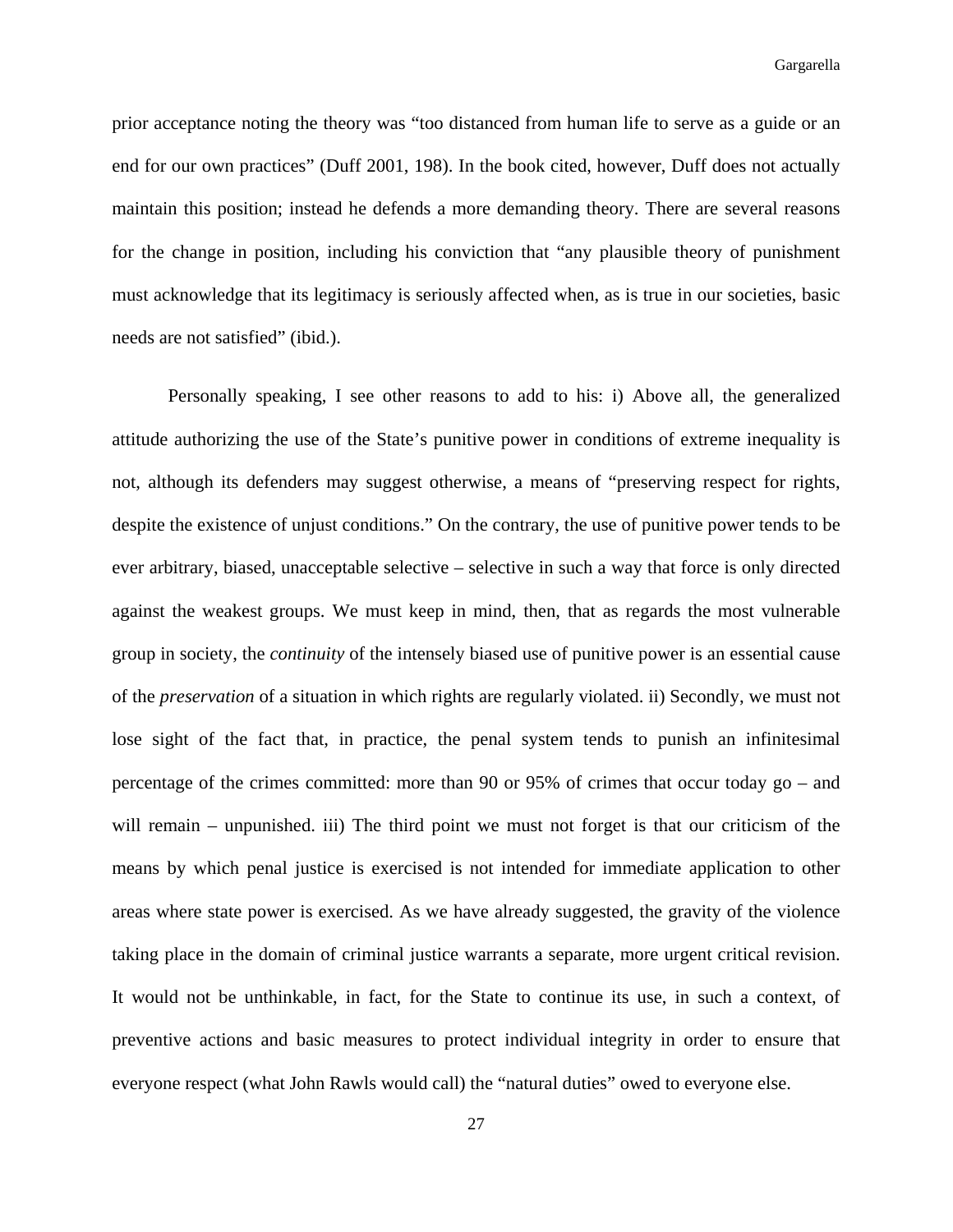Having reached this point, and before ending, I would like to directly address the difficult question regarding the worrying implications of the proposed analysis: Does it follow from this proposal that all crimes produced from now on should go unpunished?

 The question has two parts which I think should be addressed separately: One part refers to "all crimes," and the other is related to the term "unpunished." The first question's relevance lies in the fact that, for many people, an analysis such as the one proposed should be circumscribed so only crimes committed because of social injustice are included. The first problem related to that proposition is that it is very difficult to determine when a crime has its source in social conditions and when it does not. Extreme, unjust inequality is an essential condition that leads desperate individuals to participate in equally extreme and violent activities in which they assume risks that they would otherwise avoid: people living in desperate conditions often feel they have nothing left to lose. Professing to limit the scope of our proposal to crimes committed for "strictly social" reasons, then, would involve an arbitrary choice.

 In that case, does it follow that the above proposal implies leaving unpunished the most horrendous crimes? The first thing that should be said in response to a question of this type is that the question itself is rather misleading. The conclusion of this study does not imply impunity for anyone. Its object is a more general principle that holds that an indecent State does not have full authority to legitimately employ penal coercion. Moreover, and counter to what the question suggests, I have maintained here, controversially, that we should "give a green light" to (certain forms of) this coercive power, as long as the State demonstrates a clear disposition to abandon its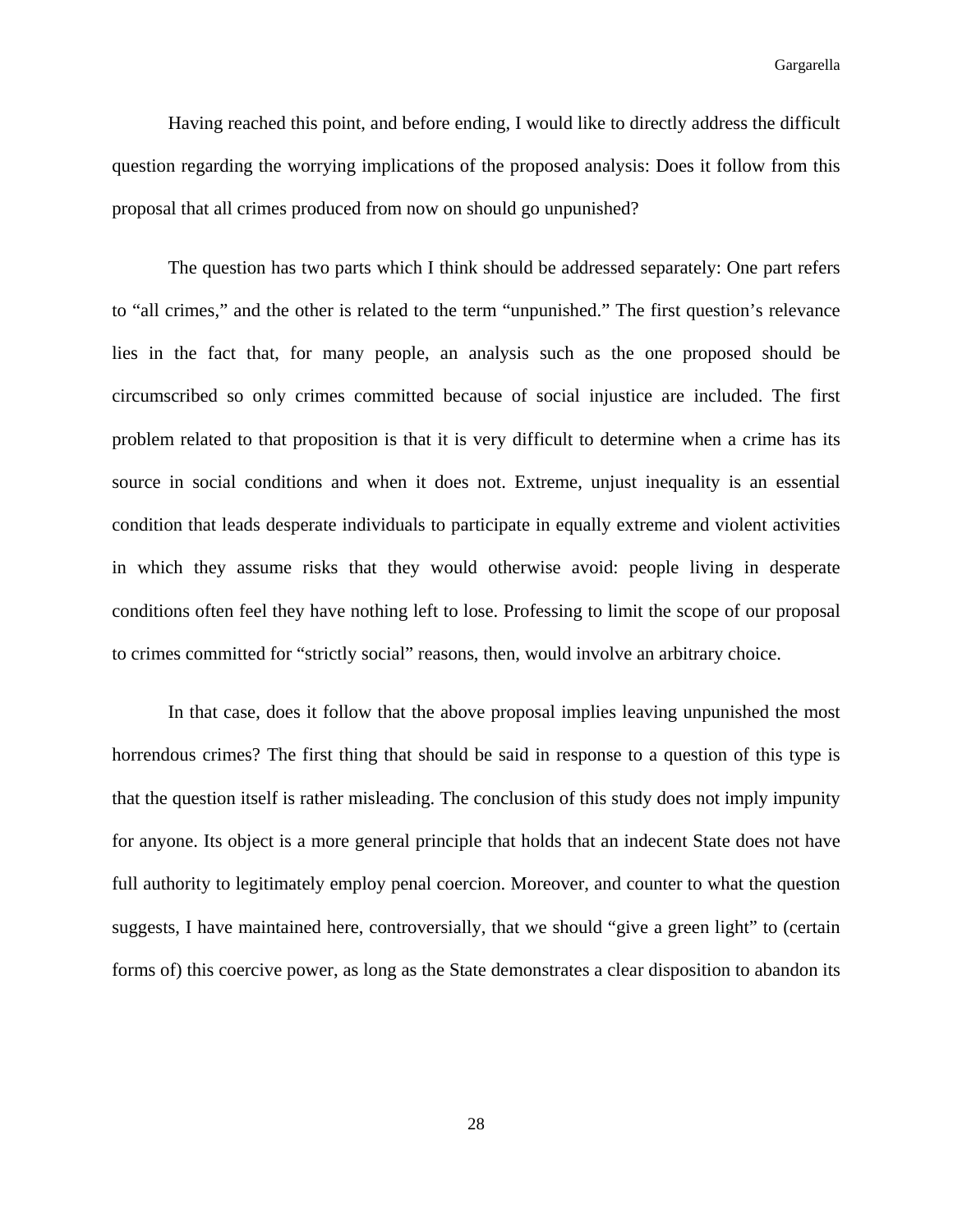indecent behavior.<sup>25</sup> Put another way, a decent State has every right to reproach certain behaviors that are collectively considered unacceptable.<sup>26</sup>

 Lastly, would the State be justified in using coactions if it reserved coercion for cases of "white-collar" crime? Should not we limit our complaint to crimes committed by the most disadvantaged groups? The example is somewhat far-fetched, given that in contexts such as the ones described, such a change of attitude by the State is not at all likely. Still, the hypothesis, as such, warrants consideration. Perhaps, this would be one way the State could demonstrate to all – especially to those it has mistreated for years – its disposition to act in a different, more justified way. Without completely denying the possibility, however, I would express a degree of reserve. To begin with, what is being advocated here is not a classist exercise of criminal justice – one to be applied to the rich but not the poor, as it were. What is being advocated, rather, is a more justified use of coercion. Secondly, it should be clear that the justification of coercion does not necessarily imply approving the use of punishment and the infliction of pain as we know it. It is possible that penal sentences understood in this way are never justified (although the question falls outside the bounds of the present work). Lastly, in contradiction of what is suggested by the hypothesis, I would say that the possibility of exercising coercion differently (in a way not unduly biased against the most disadvantaged groups) will be undermined as long as the current judicial, bureaucratic, and policing structures are maintained. Their traditions, the way they are composed, and their lack of public responsibility lead these institutions to operate the way we know they do today. For all of these reasons, one would expect the law to remain in its current

<sup>&</sup>lt;sup>25</sup> Naturally, people whose intention is preserving the authority of an indecent State in order to continue employing violence will tend to adopt very light standards to determine when the State has begun to modify its behaviors towards more decent ones. To guard against this attitude, for the time being, I would only ask that the criteria for what qualifies the State as "no longer indecent" not be trivial.

 $^{26}$  I would like to make clear on this point that what I mean by "reproach" and "punish" is the deliberate imposition of pain.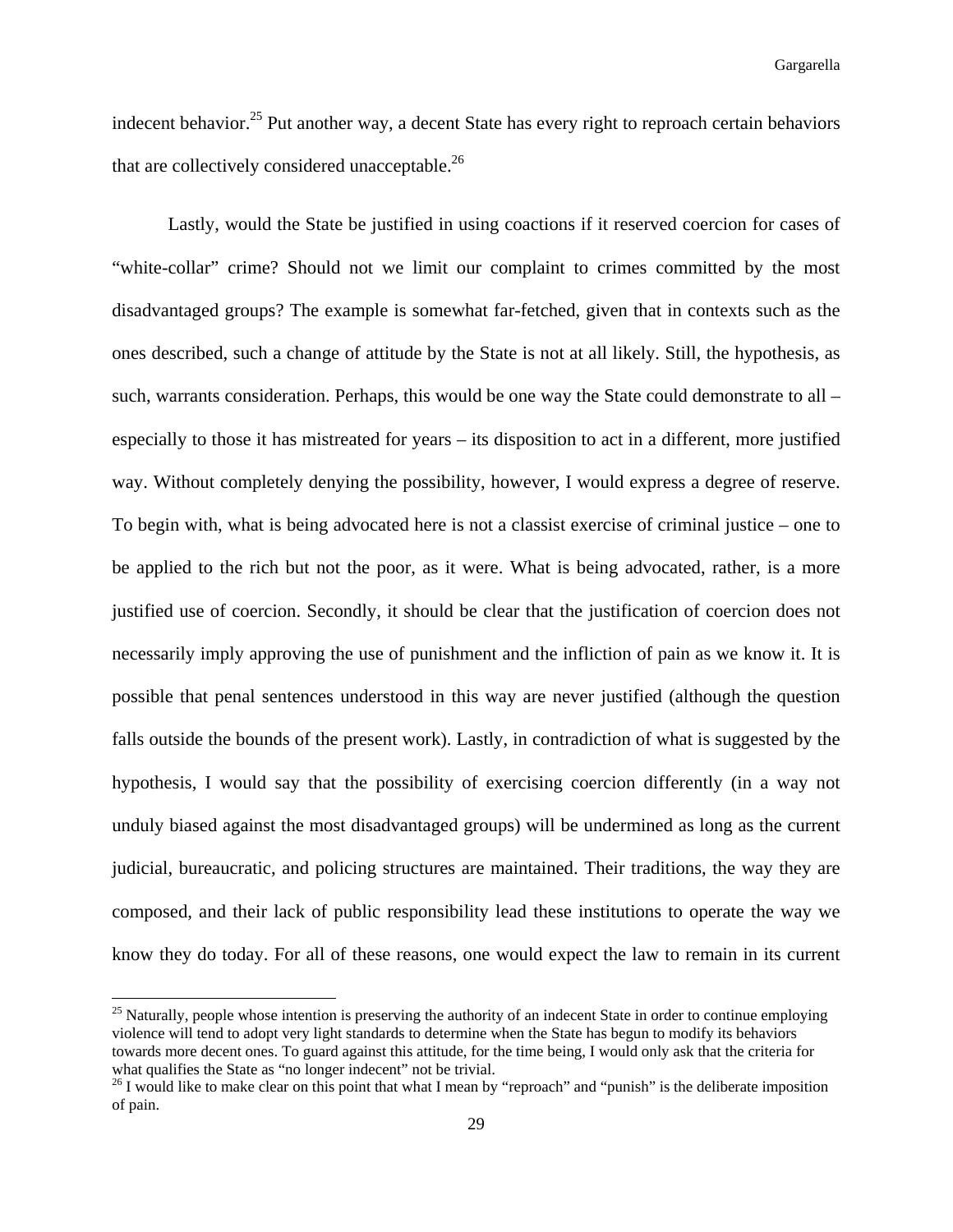form to the degree that its creation, application, and interpretation continue to be couched in the structures that shape it at present.

 The conclusion we find ourselves at is that an indecent State lacks a clear justification for exercising penal coercion. Can the same thing can be said in relation to alternative forms of resolving criminal conflicts that are more respectful of the rights of the people involved (i.e., forms more reflective of restorative justice; or more related to "dialogical" approaches to penal reprimand)? The answer to this question goes beyond the range of this work, which was meant to focus on a series of especially complex cases as well as the implications – the risks being evident – of deliberately imposed suffering. In principle, reasons why the same conclusions should not simply be extended to the analysis of other types of responses to crime are not at all obvious. I will only say, in this respect, that we should never lose sight of the fact that in societies that are unjustly unequal, the risks of biased state intervention are too high, and the chances of reaching just judgments, too low.

 Navigating these difficult areas of the law complicates the task of all members of the legal community, of course: When and to what extent are our actions justified? How can we best, in situations as complicated as the ones described, avoid improper actions or omissions? No one denies the importance or solemnity of these kinds of questions. We must not, however, use the difficulties as an excuse to continue justifying or approving what is unacceptable. The existence of very difficult cases provides us with reasons to employ a more critical and careful approach; not reasons to continue behaving in unjustified ways because of the complexity of the problems these difficult cases present.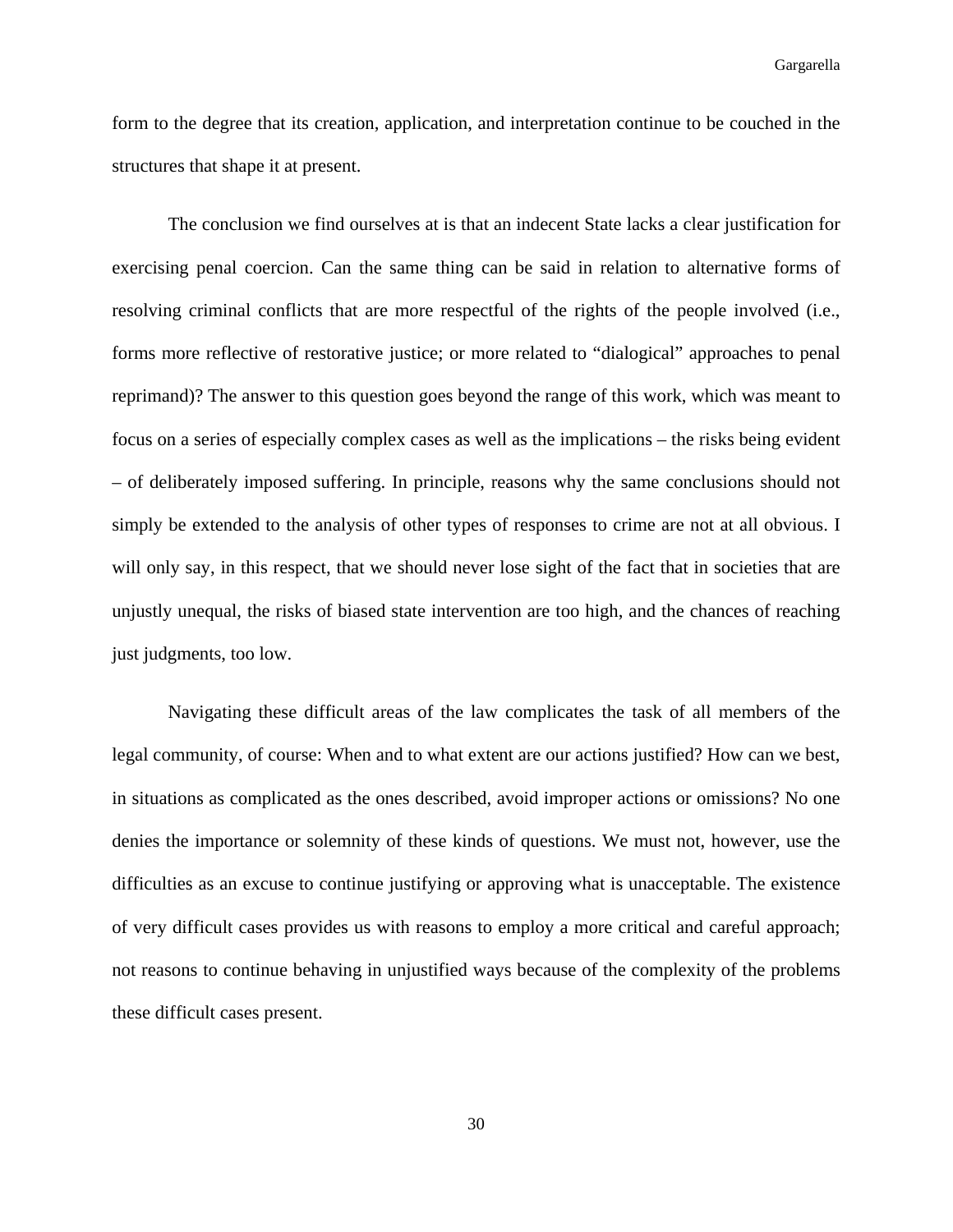## **Bibliography**

- Alschuler, A. (1991), "The Failure of Sentencing Guidelines: A Plea for Less Aggregation," The University of Chicago Law Review, vol. 58, n. 3 (summer), 901-951.
- Ashworth, A. (1991), *Principles of Criminal Law*, Oxford: Criminal Law.
- Bazelon, D. (1976) "The Morality of the Criminal Law," *Southern California Law Review* 49, 385-405.
- Bazelon, D. (1976b) "The Morality of the Criminal Law: A Rejoinder to Professor Morse," *Southern California Law Review* 49, 1269.
- Bazelon, D. (1988), *Questioning Authority: Justice and the Criminal Law,* New York: Alfred Knopf.
- Bedau, H. (1991), "Punitive Violence and Its Alternatives," in J. Brady and N. Garver, eds., *Justice, Law, and Violence*, Philadelphia: Temple University Press, pp. 193-209.
- Bottoms, A.(1995) "The Philosophy and Politics of Punishment and Sentencing," in C.
- Braithwaite, J. & Pettit, P. (1990), *Not Jut Deserts: A Republican Theory of Criminal Law*, Oxford: Clarendon Press.
- Clarkson and R. Morgan (eds) *The Politics of Sentencing Reform*, Oxford: Clarendon Press.
- Carlen, P. (1989), "Crime, Inequality and Sentencing," in R. Duff and D. Garland, *A Reader on Punishment,* Oxford: Oxford University Press, 306-32.
- Carlen, P. (1992) "Criminal women and criminal justice: the limits to, and potential of, feminist and left realist perspectives," in R. Matthews and J. Young (eds), *Issues in Realist Criminology*, London: Sage.
- de Greiff, P. (2002) Deliberative Democracy and Punishment *Buffalo Criminal Law Review*, vol. 5, n. 2, 373-403.
- Delgado, R. (1985), "Rotten Social Background: Should the Criminal Law Recognize a Defense of Severe Environmental Deprivation?" *Law and Inequality,* 3, 9-90.
- Duff, A. (1986), *Trials and Punishments*, Cambridge: Cambridge University Press.
- Duff, A. (1998), "Law, Language and Community: Some Preconditions of Criminal Liability," 18 *Oxford Journal of Legal Studies* 189-206.
- Duff, A. (2001), *Punishment, Communication, and Community,* Oxford: Oxford University Press.
- Duff, A. (2004), "I Might me Guilty, But You Can't Try Me: Estoppel and Other Bars to Trial," 1 *Ohio St. J. Crim. L.* 245.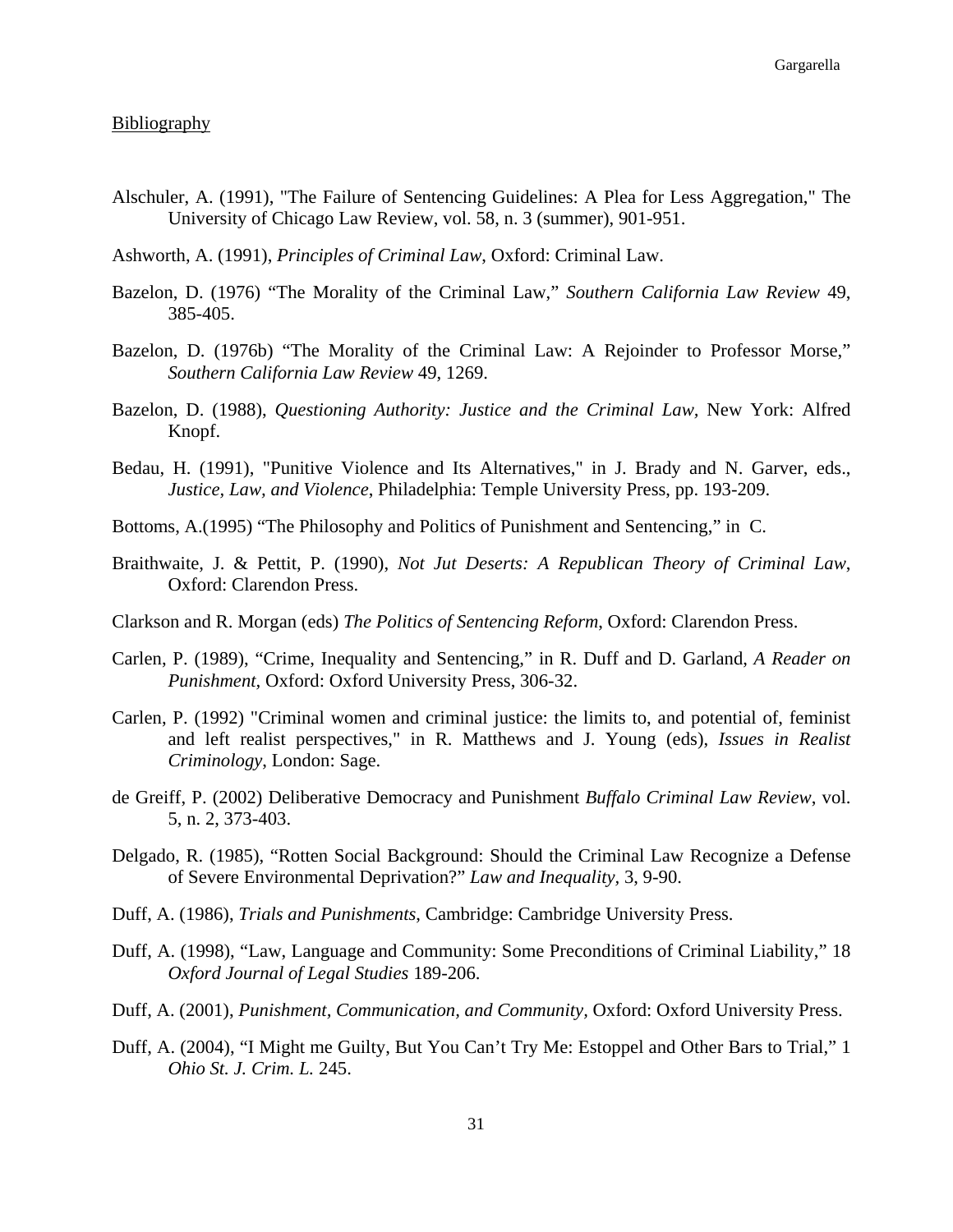- Duff, A. (2008), "Authority and Responsibility en International Criminal Law," to appear in S. Besson and J. Tasioulas, eds., *Philosophy of International Law*, Oxford: Oxford University Press.
- Duff, A. & Garland, D. (1994) *A Reader on Punishment,* Oxford: Oxford University Press.
- Duff, R. A., and S. Marshall (1996), *Penal Theory and Practice*, Manchester, U.K.: Manchester University Press.
- Dworkin, R. (2006), *Justice in Robes*, London: Belknap Press.
- Dworkin, R. (1997), *Freedom's Law*, Cambridge: Harvard University Press.
- Elster, J. (1986), "The Market and the Forum," in J. Elster. and A. Hylland, eds. (1986), *Foundations of Social Choice Theory* (Cambridge: Cambridge University Press).
- Elster, J. (1998), *Deliberative Democracy* (Cambridge: Cambridge University Press).
- Ely, J. (1981), "Democracy and the Right to be different," 56 *N.Y.U. Law Review*, 397-405, part. n. 5.
- Ely, J. (1991), *Democracy and Distrust*, Cambridge: Harvard University Press.
- Fabre, C. (2000), *Social rights under the Constitution. Government and the Decent life*, Oxford University Press, Oxford.
- Ferrajoli, L. (1997), *Derecho y razón*, Madrid: Trotta.
- Ferrajoli, L. (2008), *Democracia y garantismo,* Madrid: Trotta.
- Gargarella, R. (2008), *De la injusticia penal a la justicia social,* Bogotá: Siglo del Hombre.
- Gewirth, A. (1978), *Reason and Morality*, Chicago: Chicago University Press.
- Green, S. (2009), "Hard Times, Hard Time: Retributive Justice for Unjustly

Disadvantaged Offenders," Manuscript available at http://ssm.com/abstract=1511732

Habermas, J. (1996), *Between Facts and Norms*; Cambridge: MIT Press.

Hart, H. (1968), *Punishment and Responsibility*, Oxford: Oxford University Press.

- Heffernan, W.(2000), "Social Justice/Criminal Justice," in W. Heffernan and J. Kleinig eds., *From Social Justice to Criminal Justice: Poverty and the Administration of Criminal Law*, Oxford: Oxford University Press.
- Heffernan, W.; Kleinig, J. (2000), *From Social Justice to Criminal Justice: Poverty and the Administration of Criminal Law*, Oxford: Oxford University Press.
- Honderich, T. (1985), ""Punishment, the New Retributivism, and Political Philosophy," in P. Griffiths ed., *Philosophy and Practice*.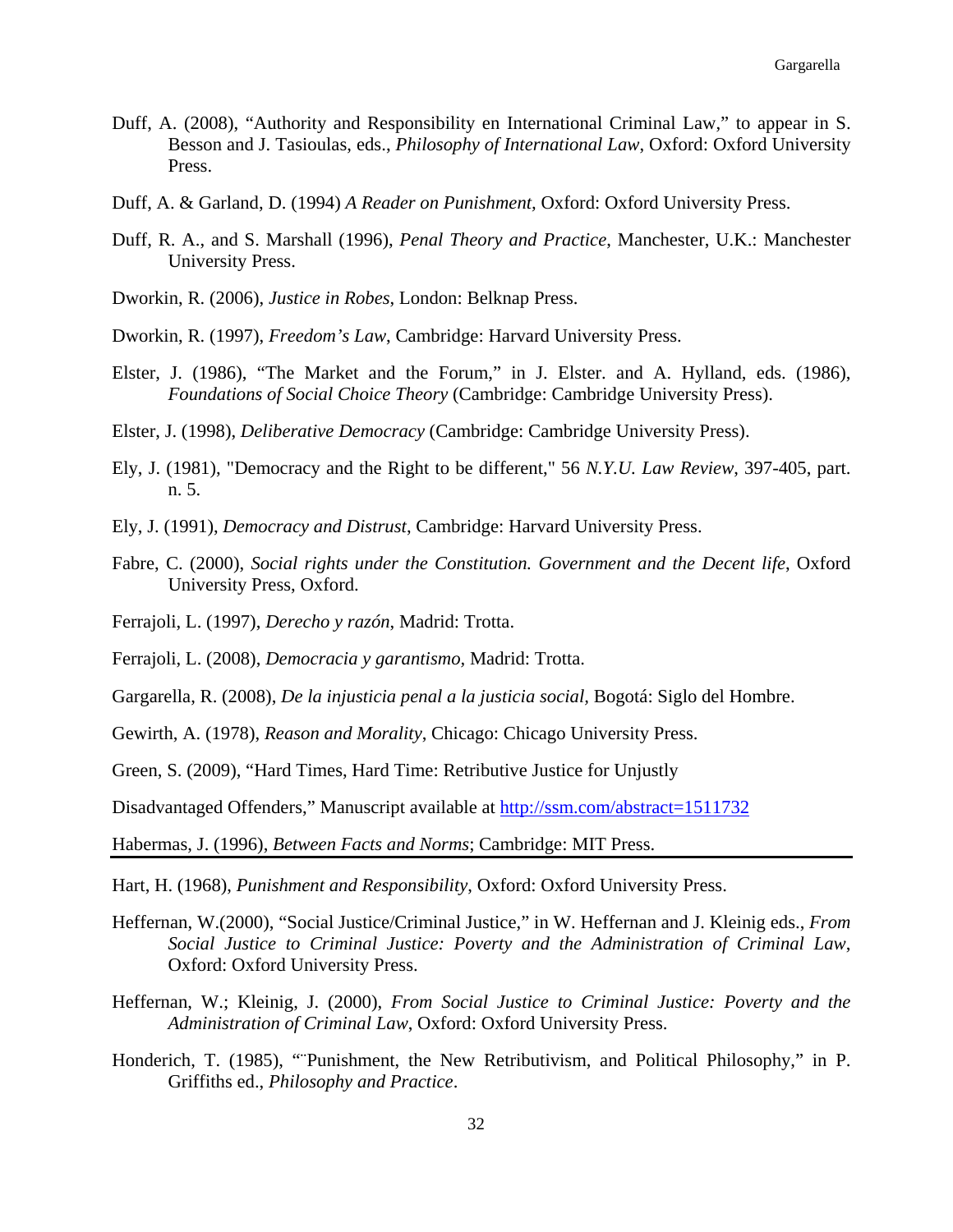- Houtzager, P. (2007), "El movimiento de los sin tierra, el campo jurídico, y el cambio social en Brasil," in B. Santos and C. Rodríguez Garavito, *El Derecho y la Globalización desde Abajo,* Barcelona: Anthropos.
- Hudson, B. (1993), "Racism and Criminology: Concepts and Controversies," in D. Cook and B. Hudson, eds., *Racism and Criminology,* London: Sage.
- Hudson, B. (1995), "Beyond Proportionate Punishment: Difficult Cases and the 1991 Criminal Justice Act," *Crime, Law and Social Change* 22, 59-78.
- Lacey, N. (1988), *State Punishment*¸ London: Routledge.
- Lacey, N; Zedner, L. (1995), "Discourses of Community in Criminal Justice," *Journal of Law and Society,* vol. 22, n. 3, 301-325.
- Lacey, N. (2001) "Social Policy, Civil Society and the Institutions of Criminal Justice," *Australian Journal of Legal Philosophy*, 26, 7-25.
- McCoy, C. (1997), "Sentencing (and) the Underclass," *Law and Society Review,* vol. 31, n. 3, 589- 612.
- Michelman, F. (1979), "Welfare Rights in a Constitutional Democracy," *Washington U. Law Quarterly,* 659–693.
- Moore, M. (1985), "Causation and the Excuses," *California Law Review* 73, 1985.
- Morse, S. (1976), "The Twilight of Welfare Criminology: A Reply to Judge Bazelon," *Southern California Law Review,* 49, 1247.
- Morse, S. (1976b), "The Twilight of Welfare Criminology: A Final Word," *Southern California Law Review,* 49, 1275.
- Murphy, J. (1973), "Marxism and Retribution," *Philosophy and Public Affairs* 2, 217-43.
- Nino, C. (1973), *Introducción al análisis del derecho*, Buenos Aires: Astrea.
- Nino, C. (1996), *The Constitution of Deliberative Democracy*, Conn.: Yale U.P.
- Pettit, P. (1997b), *Republicanism,* Oxford: Oxford University Press.
- Posner, E., Vermeule, A. (2007), *Terror in the Balance,* Oxford: Oxford University Press.
- Rawls, J. (1955), "Two Concepts of Rules," *The Philosophical Review* 64 (1), 3-32.
- Rawls, J. (1971), *A Theory of Justice,* Harvard: Cambridge University Press.
- Rawls, J. (1991), *Political Liberalism,* New York: Colombia University Press.
- Reiman, J. (2007, 8th edition), *The Rich Get Richer and the Poor Get Prison*, Boston: Library of Congress.
- Roberts, J. et al (2003), *Penal Populism and Public Opinion,* Oxford: Oxford University Press.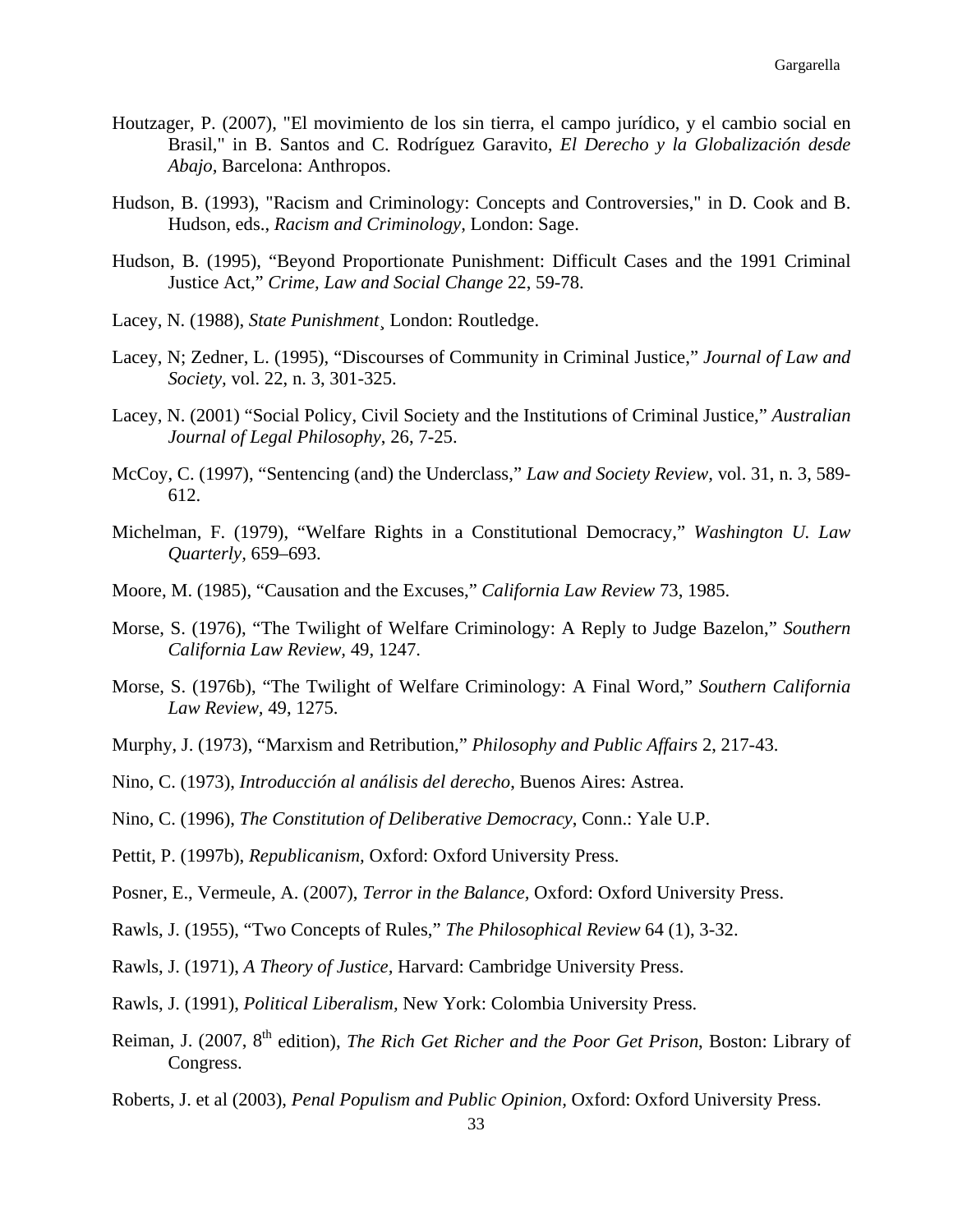- Ryan, M. (1999), "Penal Policy Making Towards the Millennium: Elites and Populists; New Labor and the New Criminology," *International Journal of the Sociology of Law* 27, 1-22.
- Sadurski, W. (1985), "Justice and the Theory of Punishment," 5 *Oxford Journal of Legal Studies*  47.
- Sadurski, W. (1989), "Theory of Punishment, Social Justice and Liberal Neutrality," *Law and Philosophy* 7, 351-3.
- Scanlon, T. (2007), "When Does Equality Matter?," manuscript originally presented at the John Kennedy School of Government, Harvard University.
- Simmons, J. (1996), "Associative Political Obligations," *Ethics,* vol. 106, n. 2, 247-273.
- Sunstein, C. (1985), 'Interest Groups in American Public Law', *Stanford Law Review*, Vol. 38, pp. 29-87.
- Sunstein, C. (2001), *One Case at a Time: Judicial Minimalism on the Supreme Court*, Cambridge: Harvard University Press.
- Sunstein, C. (2002), *Designing Democracy: What Constitutions Do,* Oxford: Oxford University Press.
- Thayer, J. (1893), "The Origin and Scope of the American Doctrine of Constitutional Law," *Harvard Law Review* 7, 129, 151-56.
- Thompson, D. (1999). 'Democratic Theory and Global Society', *The Journal of Political Philosophy*, Vol. 7(2), pp. 111-125.
- Tonry, M. (1994), "Proportionality, Parsimony, and Interchangeability of Punishments," in R. A. Duff and D. Garland, A Reader on Punishment, Oxford: Oxford University Press.
- Tonry, M. (1995), *Malign Neglect. Race, Crime, and Punishment,* New York: Oxford University Press.
- Tullock, G., Buchanan, J., Kershaw Rowley, C. (2004), *The Calculus of Consent: Logical Foundations of Constitutional Democracy.* Indiana: Liberty Fund.
- Tushnet, M. (2000), *Taking the Constitution Away from the Courts*, Princeton: Princeton University Press.
- Von Hirsch, A. (1976), *Doing Justice*, New York: Hill and Wang.
- Von Hirsch, A. (1998), "Penal Theories," in M. Tonry ed., *The Handbook of Crime and Punishment*, New York: Oxford University Press, 659-682.
- Waldron, J. (1993), *Liberal Rights*, Cambridge: Cambridge University Press.
- Waldron, J. (1999), *The Dignity of Legislation,* Cambridge: Cambridge University Press.